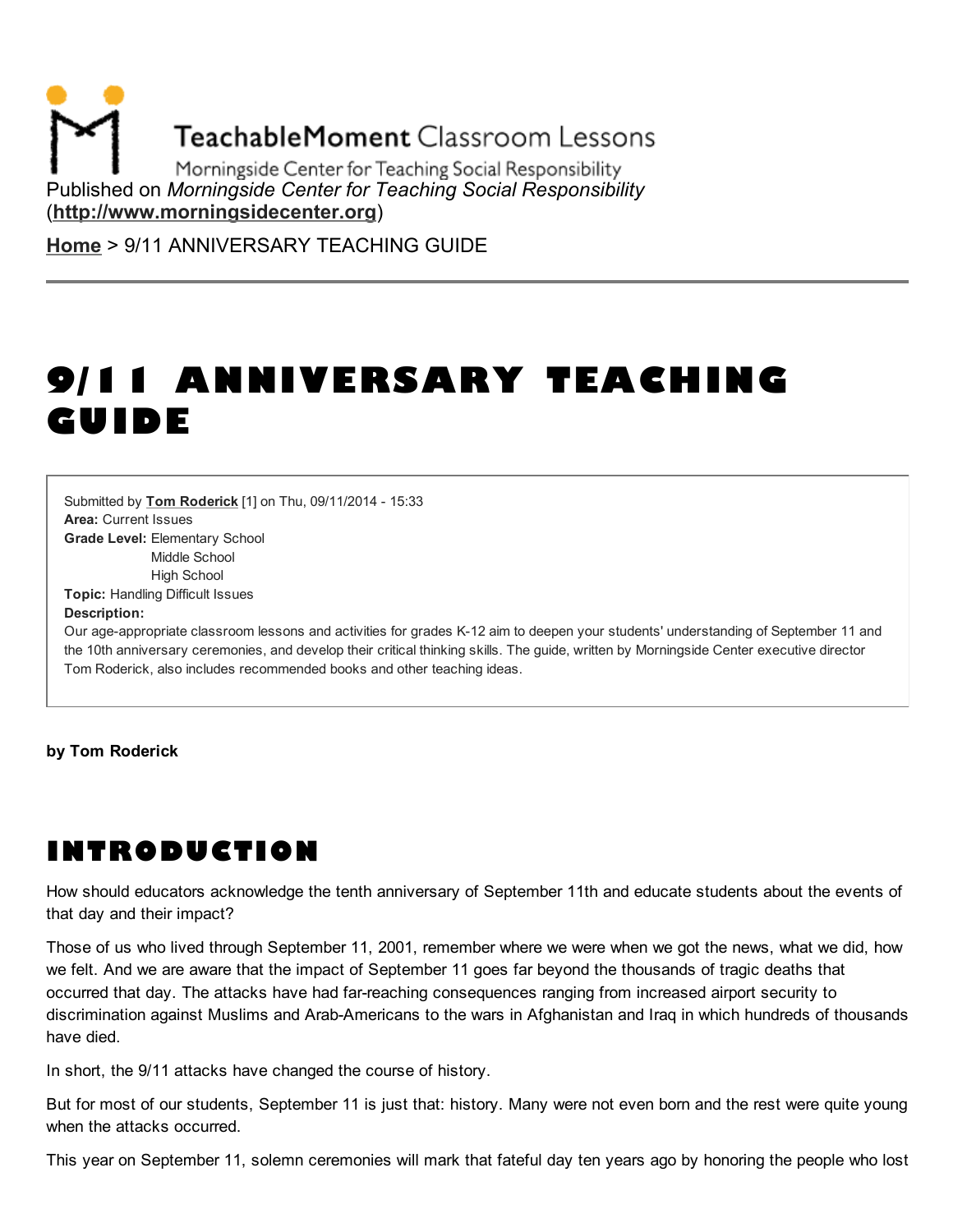their lives, and the many who did what they could to help. Will our students take part in these ceremonies or watch them on TV or their computers? Will they hear their parents talking about 9/11? If so, what will they feel and what sense will they make of what they see and hear? What's our responsibility as educators?

Morningside Center's answer: Use the tenth anniversary of 9/11 as a "teachable moment." Morningside Center defines a teachable moment as an event that occurs in the wide world or in your classroom that your students (or at least some of them) are aware of. This provides an opportunity for learning--and one we need to seize. Especially when the events are dramatic, students may take in biased, emotionally charged, inaccurate information. Part of our mission as educators in a democratic society is to correct misinformation, facilitate thoughtful discussion, and develop our students' ability to think critically, which includes asking good questions. If we don't do this, who will?

Like many teachable moments, September 11 provokes strong emotions, and aspects of the event and its aftermath are controversial. Controversy is at the heart of democracy. Educating young people for participation in a democratic society means welcoming controversy into our classrooms and working with it. We do that by helping our students develop habits of dialogue and civil discourse in which they share their points of view, listen respectfully and openheartedly while others share theirs, sometimes change their minds, and, on other occasions, agree to disagree.

To help you set the stage for a discussion of 9/11 -- and help you and your class start the new school year -- please see "[Getting](http://morningsidecenter.org/teachable-moment/lessons/getting-know-you-classroom-activities-starting-school-year) to Know You [2]," This pdf booklet includes many activities for grades k to 12 that teachers can use to build community in their classrooms, get to know their students, and get their students to know each other.

We suggest that before opening up the topic of September 11th or any potentially controversial issue, you review Morningside Center's "Guidelines for Teaching on [Controversial](http://morningsidecenter.org/teachable-moment/lessons/teaching-controversial-issues) Issues. [3]"

Also, be aware: It's possible that the tenth anniversary of September 11th will stir up negative feelings about Muslims and [Arab-Americans,](http://morningsidecenter.org/teachable-moment/lessons/countering-anti-muslim-anti-arab-bias-our-schools) and lead to teasing and harassment in school. See our lesson on "Countering Bias against Arab-American, Muslim, and South Asian Students: Suggestions for Educators." [4]

Morningside Center's response to 9/11 was to create TeachableMoment.org, our website of teacher resources on which we're continually posting short curriculum pieces on current issues in the news. Visit TeachableMoment.org for many pieces relevant to 9/11 and its aftermath, including the following:

- Oil: Saudi Arabia, the U.S. & Osama bin Laden: Three lessons for High School Students by Alan Shapiro: [http://morningsidecenter.org/teachable-moment/lessons/oil-saudi-arabia](http://morningsidecenter.org/teachable-moment/lessons/oil-saudi-arabia-us-osama-bin-laden-three-lessons-high-school-students)us-osama-bin-laden-three-lessons-high-school-students [5[\]](http://www.teachablemoment.org/high/oil.html) [6]
- Civil Liberties and Terrorism: Three Lessons for High School Students by Alan Shapiro: [http://morningsidecenter.org/teachable-moment/lessons/civil-liberties](http://morningsidecenter.org/teachable-moment/lessons/civil-liberties-terrorism)terrorism [7]
- Investigating Terrorism: 3 Lessons for High School Students by Alan Shapiro: [http://morningsidecenter.org/teachable-moment/lessons/investigating](http://morningsidecenter.org/teachable-moment/lessons/investigating-terrorism-3-lessons)terrorism-3-lessons [8]
- Teaching Critical Thinking: The Believing Game and the Doubting Game by Alan Shapiro: [http://www.morningsidecenter.org/teachable-moment/lessons/teaching-critical](http://www.morningsidecenter.org/teachable-moment/lessons/teaching-critical-thinking-believing-game-doubting-game)thinking-believing-game-doubting-game [9]
- Responding to the Death of Osama Bin Laden by Marieke van Woerkom: [http://morningsidecenter.org/teachable-moment/lessons/responding-death](http://morningsidecenter.org/teachable-moment/lessons/responding-death-osama-bin-laden)osama-bin-laden [10]

For other helpful resources, please see:

• 9/11 Memorial & NYCDOE [Instructional](http://www.911memorial.org/lesson-plans) Resources [11], K-12 lessons developed through a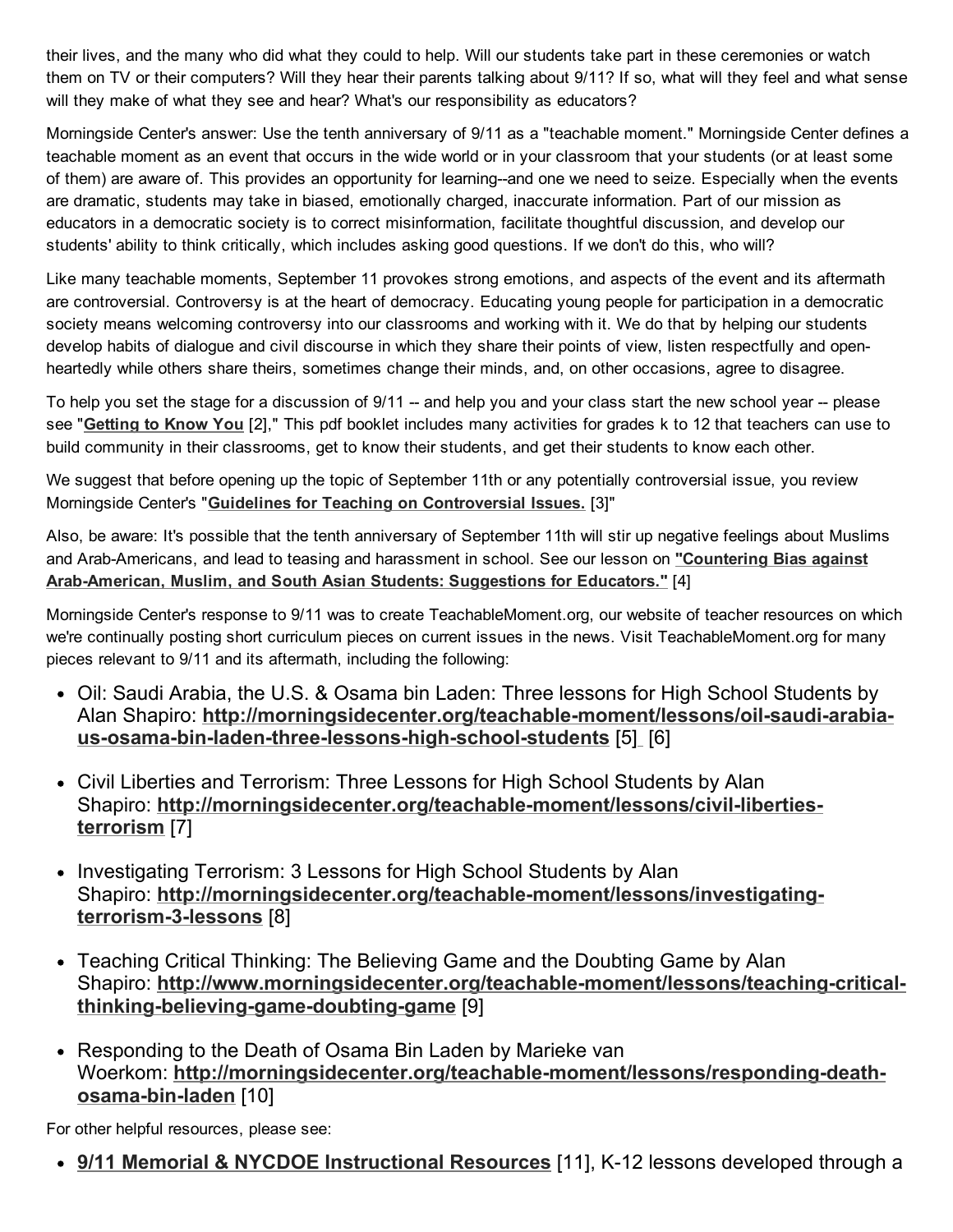partnership of the National September 11 Memorial & Museum and the NYC Department of **Education** 

• [Prepare](https://www.tanenbaum.org/prepareny) New York [12], discussion guidelines and other resources from the Tanenbaum Center for Religious Understanding

You might also consider incorporating these videos and accompanying materials into your approach to the anniversary:

• Project Rebirth: <http://projectrebirth.org/film/> [13]

This full-length documentary by director Jim Whitaker chronicles the lives of five people directly affected by 9/11, their recovery and resiliency. The film also uses multi-camera timelapse photography to document the evolution of the former WTC site. An accompanying book by Dr. Robin Stern and Courtney E. Martin, Project Rebirth: Survival and the Strength of the Human Spirit from 9/11 Survivors, uses eight stories, including four not seen in the documentary, to explore the grieving process and people's capacity for resilience.

• The Second Day: <http://theseconddayfilm.com/film/> [14]

This 37-minute film was directed by 14-year-old Brook Peters, who was a kindergartener at P.S. 150 Tribeca Learning Center on 9/11. Brook interviews fellow classmates, students, teachers, faculty, firefighters, and counselors about what they saw and felt on 9/11, how they coped in the days that followed, and what they learned from the experience. An accompanying study guide will be available on the website.

## USING OUR LESSONS

The lessons and additional classroom activities described below aim to deepen your students' understanding of September 11 and the tenth anniversary ceremonies, and to develop their critical thinking skills in ways that are appropriate for their ages. They are organized by grade level:

- [Kindergarten](http://www.morningsidecenter.org/print/498#K2) to 2nd grade
- 3rd to 5th [grade](http://www.morningsidecenter.org/print/498#3to5)
- Middle [school](http://www.morningsidecenter.org/print/498#middle)
- High [school](http://www.morningsidecenter.org/print/498#high)

Since September 11 occurs on a Sunday this year, the lessons and activities described below are for the week leading up to September 11 or for the week that follows.

#### *We hope you find these resources useful. Please give us feedback and share your experiences with other educators!*

- post comments on our **[Facebook](http://www.facebook.com/pages/Morningside-Center-for-Teaching-Social-Responsibility/197267860293889) page** [15].
- join our conversation on [Twitter](http://twitter.com/#!/MorningsideCtr) [16].
- email us at [17] Imcclure@morningsidecenter.org [18]

*Tom Roderick Executive Director Morningside Center for Teaching Social Responsibility*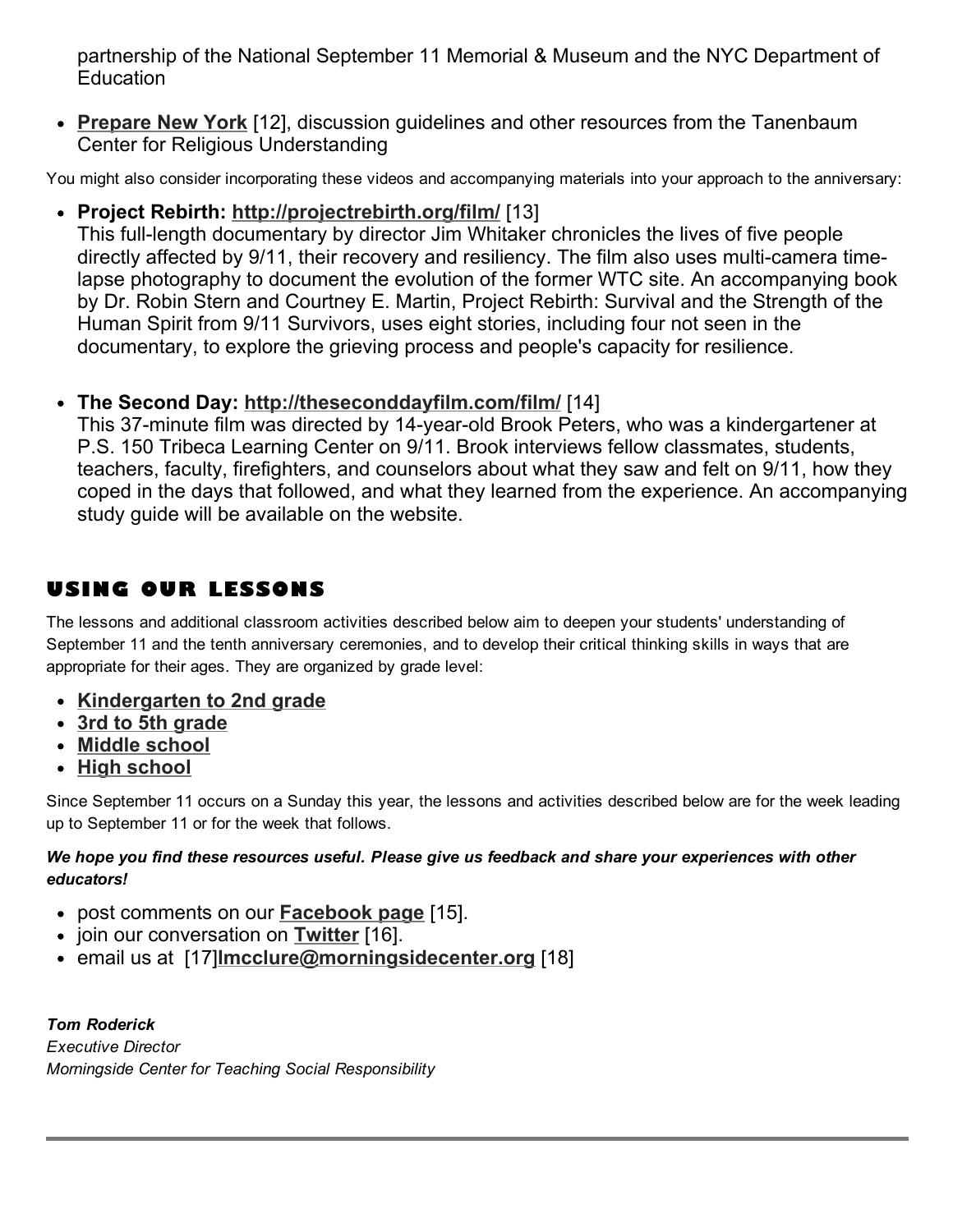# CLASSROOM ACTIVITIES FOR GRADES K-2

#### **Objectives**

Students who have 9/11 on their minds for whatever reason will:

- have a safe space for sharing their knowledge, experiences, thoughts, and feelings with an adult (their teacher)
- have the opportunity to ask any questions they may have and get answers that extend their understanding
- learn ways people tried to help each other after the September 11th attacks
- get the message that their classroom is also a place where we help each other

#### Materials Needed

None for the main activity.

If you have students who know about September 11th and are interested in learning more, you may want to read them a book on the topic. Here are some books we recommend:

- *September 12* by Masterson Elementary Students
- *There's a Big Beautiful World Out There* by Nancy Carlson
- *The Man Who Walked Between the Towers* by Mordicai Gerstein
- *Fireboat: The Heroic Adventures of the John J. Harvey* by Maira Kalman

In our opinion, children ages 4 to 7 are too young for a lesson on September 11. They lack the knowledge to make sense of the attacks and their aftermath in any meaningful way.

That said, some schools may acknowledge the tenth anniversary of 9/11 with assemblies, programs broadcast over the public address system, or minutes of silence. If your students hear about September 11 in this way, we suggest that you give them a chance to share their knowledge, questions, and feelings. You might gather your students on the rug and open discussion by saying something like this:

We just experienced a minute of silence for people who died on September 11 ten years ago. That was a long time ago- -before you were born. Does anyone know what happened that day? Explain or elicit from the students that in New York City there were two very tall buildings. Buildings like these are called skyscrapers because they reach way up into the sky. Since these two buildings stood right next to each other, they were called the Twin Towers. The two buildings had many offices where people worked. On the morning of September 11 ten years ago, two airplanes crashed into the Twin Towers, and both of them fell down. After that happened, firefighters and police officers and many other people tried to help. Every year on September 11, people across the country stop what they're doing for a while to remember that sad day. Does anyone want to say something about September 11? Do you have any questions?"

Listen to their comments, correcting any misinformation; acknowledge feelings students express; and answer their questions matter-of-factly.

Whether or not your students hear about September 11 from a ceremony at school, you could possibly have students in your class who have been deeply affected by 9/11. For instance, they might have family members who were killed on 9/11, have family members who were part of the 9/11 rescue/recovery/cleanup effort (and who may be ill as a result), or have family members who are serving in Iraq or Afghanistan or were killed or injured in those wars. Or they may know that family members were targeted after 9/11 because they are Muslim or for some other reason. These students may need special support before and after the tenth anniversary observances.

You may also have students who know something about September 11 because they've heard their parents talking about it, because they have actually participated in the tenth anniversary remembrance ceremonies either in person or by TV, or because their parents, for whatever reason, felt it was important to tell them.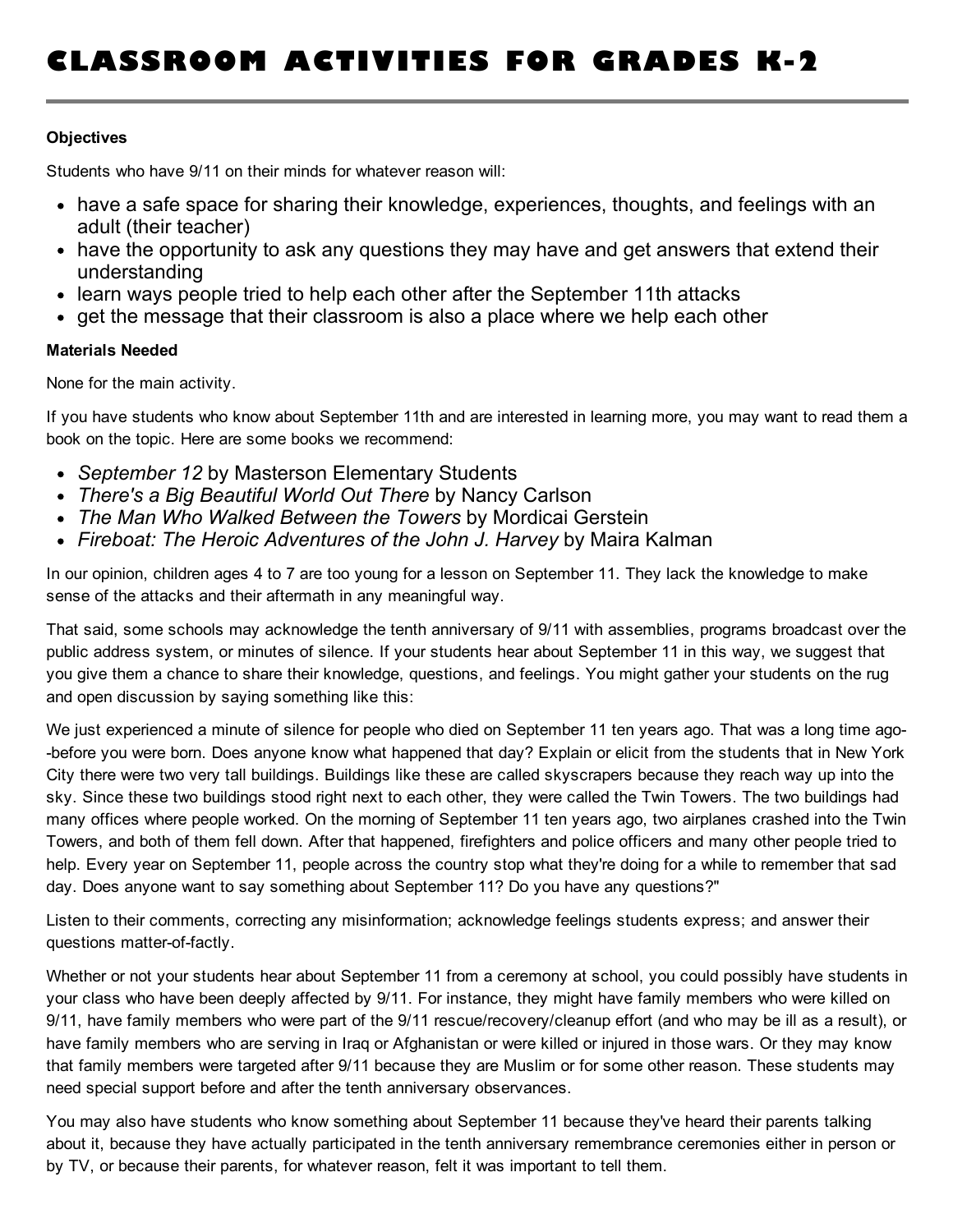We suggest that you observe your students and notice if any are bringing September 11 into their play, their drawing, their writing, or their conversation. Are two children building towers in the block area or with Legos and knocking them down with pretend planes? Is a child drawing pictures of planes crashing into buildings? If you generally begin your day or week with a class meeting, on Monday September 12 you might have a go-round in which students share one thing they did over the weekend and see if any of them mentions participating in 9/11 remembrance ceremonies.

If you observe behavior that suggests 9/11, open up an informal dialogue and use your active listening skills (e.g. gentle questioning and paraphrasing) to get the child or children to say more. If the child is engaging in play or drawing that suggests 9/11, focus your questions first on the play or the drawing to understand what's going on in the child's mind. For instance, you might ask, Who is driving the planes? Why are they crashing into the buildings? Are there people in the buildings? Who will help the people?

Through questions such as these you may be able to help the child extend the play to include people rescuing people in danger because of the crash. Who might come to rescue the people? you might ask. That might lead the child to think of firefighters and police officers. You can tell the child that that's exactly what actually happened. Firefighters and police officers risked their lives to try to help people. Or maybe in play the child decides to become a hero (even a superhero!) who takes people to safety.

In this way, you may be able to introduce the child to one of the most important lessons of September 11: that when people are hurt, we need to do what we can to help - and New Yorkers did just that, responding with tens of thousands of acts of kindness and courage on September 11 and the days following.

Going further, without prying or seeming too interested, you might try to find out why September 11 is on the child's mind and what the child knows. Where did the child's information come from? A conversation with a parent? Dramatic images on television or in a newspaper? Participation in a remembrance ceremony? Your role is not to be a therapist but to provide a safe place for children to share what's on their minds and get some adult help in making sense of it. If the child has some obvious misunderstanding or misinformation, correct it matter-of-factly. Ask if the child has any questions and answer them simply and straightforwardly as best you can.

And that may be where you want to leave it.

However, if interest is high, you may want to extend the students' learning by reading them a story. If you sense that September 11 has stirred students' fears, a good choice is *There's a Big Wonderful World Out There* by Nancy Carlson. *September 12*, written by a first-grade class at Masterson Elementary School in Kennett, Missouri, provides reassurance by telling all the ways children knew their world was safe after 9/11. If your students are fascinated by the twin towers, you might read them *The Man Who Walked Between the Towers* by Mordecai B. Gerstein, which tells the story of Philippe Petit, the tightrope performer who walked from one of the Twin Towers to the other on a high-wire suspended between them. *Fireboat: The Heroic Adventures of the John J. Harvey* by Maira Kalman emphasizes the heroism of those who helped out after the disaster. For more information on these books, see below.

## ADDITIONAL ACTIVITIES

#### Countering Bias against Muslims and [Arab-Americans](http://morningsidecenter.org/teachable-moment/lessons/countering-anti-muslim-anti-arab-bias-our-schools) [4]

Even young children may have internalized biases against groups of people, which they may express by such behaviors as teasing, making hurtful remarks, and exclusion. The tenth anniversary of September 11th may stir up biases against Muslims and Arab-Americans. See our lesson on countering bias against Arab-American, Muslim, and South Asian students.

#### [Getting](http://morningsidecenter.org/teachable-moment/lessons/getting-know-you-classroom-activities-starting-school-year) to Know You [2]

Morningside Center's pdf booklet includes many activities for grades k-12 that teachers can use to build community in their classrooms, get to know their students, and get their students to know each other.

Children's Books on 9/11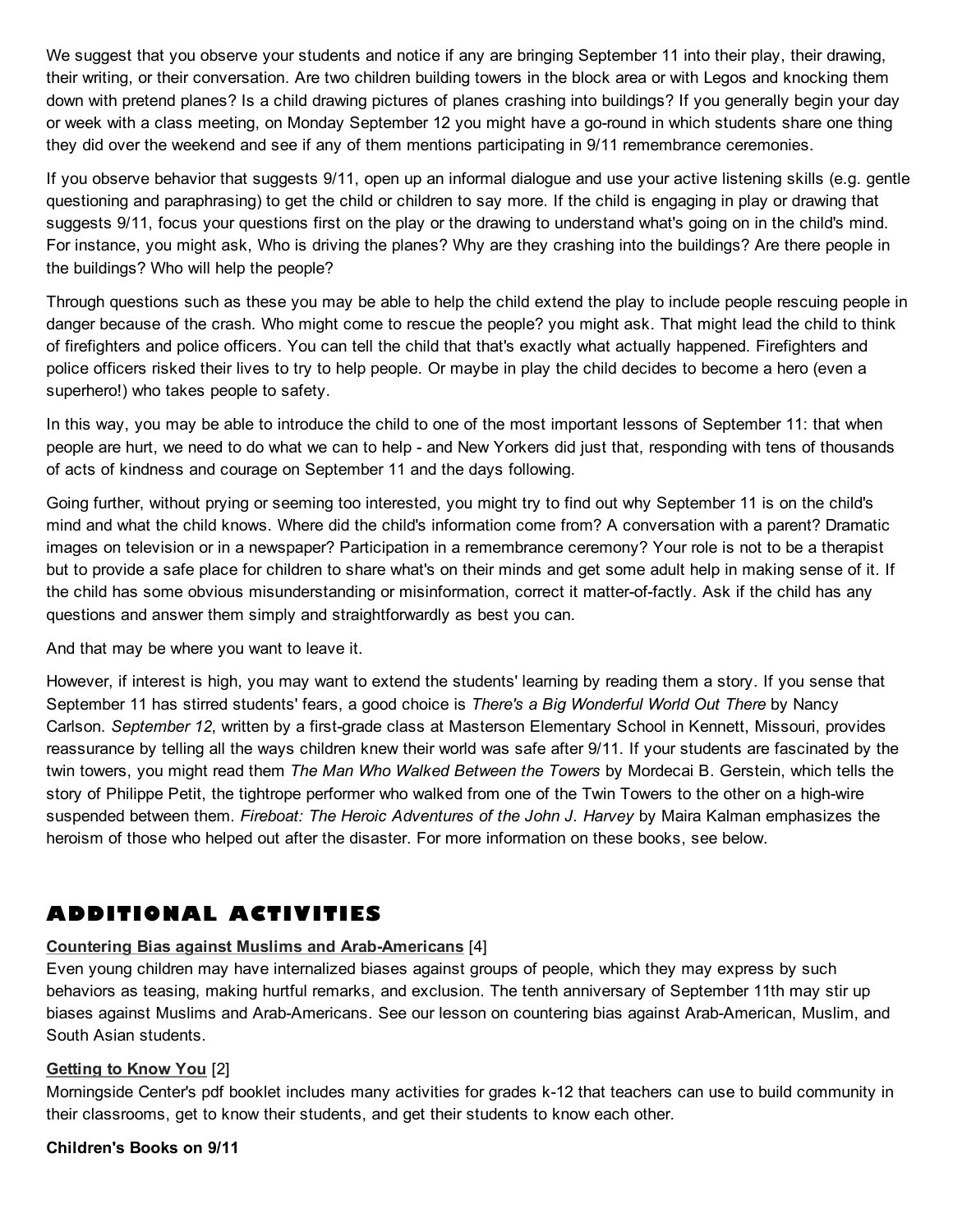September 12: We Knew [Everything](http://www.amazon.com/September-12th-Everything-Would-Right/dp/043944246X/ref=sr_1_1?s=books&ie=UTF8&qid=1314118915&sr=1-1) Would Be Alright [19] by Masterson Elementary Students. Tangerine Press, 2002. With words and pictures by 1st grade students at H. Byron Masterson Elementary School in Kennett, Missouri, this reassuring book tells all the ways kids knew their world was safe after 9/11.

There's a Big [Beautiful](http://www.amazon.com/Theres-Big-Beautiful-World-There/dp/0142401846) World Out There [20] by Nancy Carlson, Puffin Books, 2002. This book, written in response to September 11, doesn't mention September 11 but describes many typical fears children experience. It's a good book for opening up a conversation with children about things they may be afraid of. The message is that although we all have fears, we mustn't hide under the covers because "there's a big beautiful world out there" we don't want to miss.

The Man Who Walked [Between](http://www.amazon.com/Man-Who-Walked-Between-Towers/dp/031236878X/ref=sr_1_1?s=books&ie=UTF8&qid=1314108914&sr=1-1) the Towers [21] by Mordicai Gerstein, Roaring Brook Press, 2003. This book tells the story of Philippe Petit, the aerialist who walked between the Twin Towers on a tightrope. It ends by saying that the Twin Towers are no more.

Fireboat: The Heroic [Adventures](http://www.amazon.com/FIREBOAT-Heroic-Adventures-Harvey-Globe-Horn/dp/0399239537) of the John J. Harvey [22] by Maira Kalman, G.P. Putnam's Sons, 2002. This book tells the exciting story of how a New York City fireboat, originally slated to be retired and scrapped, plays a crucial role in putting out fires after the September 11 disaster. Many schools, especially in New York City, will have a copy of this book in their libraries because many copies were donated to schools in the wake of September 11 ten years ago. It's also available from Amazon.com. We love this book for older students but use your judgment about whether it's appropriate for your k-2 students. The School Library Journal recommends the book for grades 3 and up. They advise caution in using the book with younger children because it contains graphic illustrations of the crash and explosions. But illustrations in a book may be tame compared with the violent images many young children experience through television and the movies. And the book's emphasis is not on the violence but on people showing courage in helping others. For discussion questions and activities for Fireboat, see Additional Activities for Grades 3-5 below.

# CLASSROOM ACTIVITIES FOR GRADES 3 TO 5

#### **Objectives**

Students will:

- share knowledge, experiences, feelings, and questions about September 11
- correct misinformation and increase their understanding
- develop their critical thinking and research skills

#### Materials Needed

- The agenda for the lesson on chart paper
- Chart paper and markers
- A newspaper with a photo of a September 11th Tenth Anniversary event or a short video clip of such an event.

This lesson is designed to take place on Monday September 12. Seat the children in a circle on the rug if possible.

### GATHERING

*(5 minutes)*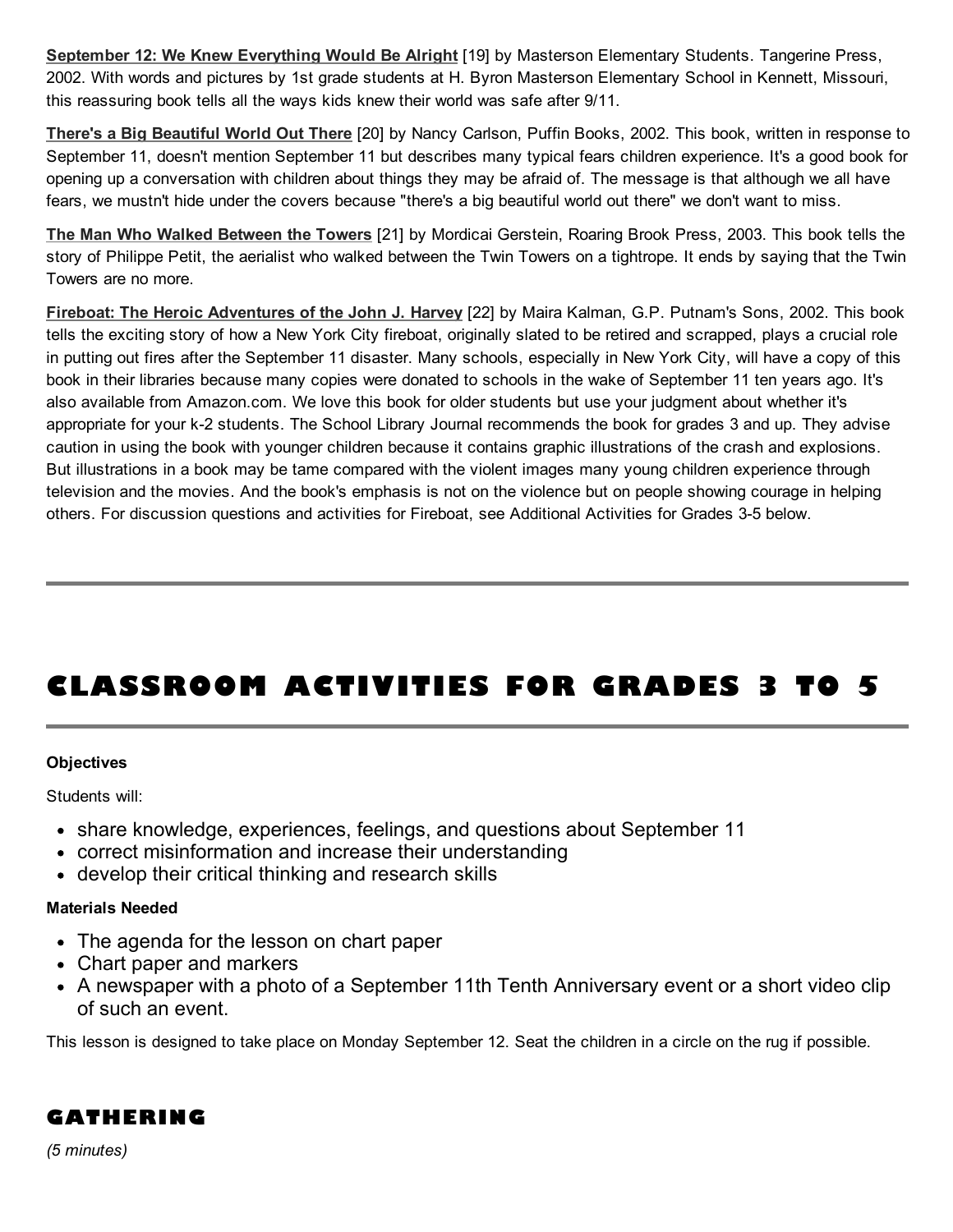Have the students "turn and talk" for a minute or two with a partner about something they did over the weekend. Give several students a chance to share what they did with the group.

## CHECK AGENDA

*(5 minutes)*

Ask the students what the date is today. Elicit that it's September 12. Ask, what was the date yesterday? September 11. Say that September 11 is an important date for our country (and for our city if you happen to live in New York). Why?

Building on what students know, explain that ten years ago on September 11, a group of men took over two planes and flew them into the World Trade Center, a pair of skyscrapers in downtown Manhattan. After several enormous explosions, both buildings collapsed, killing almost 3,000 people. On that same day, two additional planes were hijacked by the same group. One was flown into the Pentagon in Washington, DC, killing 125 people, while the other crashed in a field in Pennsylvania killing all on board. Though it was never proven, that last plane was thought to be on its way to the White House or the Capitol.

In the days after 9/11, people in New York City came together to console and support each other during this difficult time. They set up impromptu memorials to remember the victims, including some that called for peace and no war. People from other parts of the country, including children and young people, sent cards and gifts, and some came to the city to help out. At the same time, though, some people were threatened and even attacked because other people thought they looked like those who were behind the attacks. Political leaders, including then President George W. Bush, cautioned that 9/11 should not be an excuse for discriminating against anybody. The site where the buildings came down has been known as Ground Zero ever since. It has become a place for people to go and honor and remember those who were killed that day.

Explain that this lesson will focus on September 11. Students will have a chance to share what they know, ask questions, and deepen their understanding of this important event.

# COMMUNITY AGREEMENTS

At the beginning of a school year, and whenever you introduce a potentially controversial and emotional topic, it's appropriate to establish "community agreements"- guidelines for creating a safe space for sharing opinions and feelings. It is especially important to do this when discussing 9/11. You may have students in your class who have been deeply affected by 9/11. For instance, they may have family members who were killed on 9/11, have family members who were part of the 9/11 rescue/recovery/cleanup effort (and who may be ill as a result), have family members who are serving in Iraq or Afghanistan or were killed or injured in those wars, or have family members who were targeted after 9/11 because they are Muslim or for some other reason. These students may need special support before and after the tenth anniversary observances. Before doing a lesson on 9/11, you may want to tell your students that anyone who fits into the above categories -- or is sensitive about the topic for any reason -- should feel free to talk with you privately. You should mention that because some students may have been personally affected by 9/11, it's essential that the class establish and abide by some community agreements.

Ask the students to reflect for a moment about what they need so that they can participate freely in class and be fully present. Then ask them to share ideas for guidelines they'd like the students in the class to agree to. Chart their ideas. Your list might look something like this:

### COMMUNITY AGREEMENTS

• One mike (speak one at a time)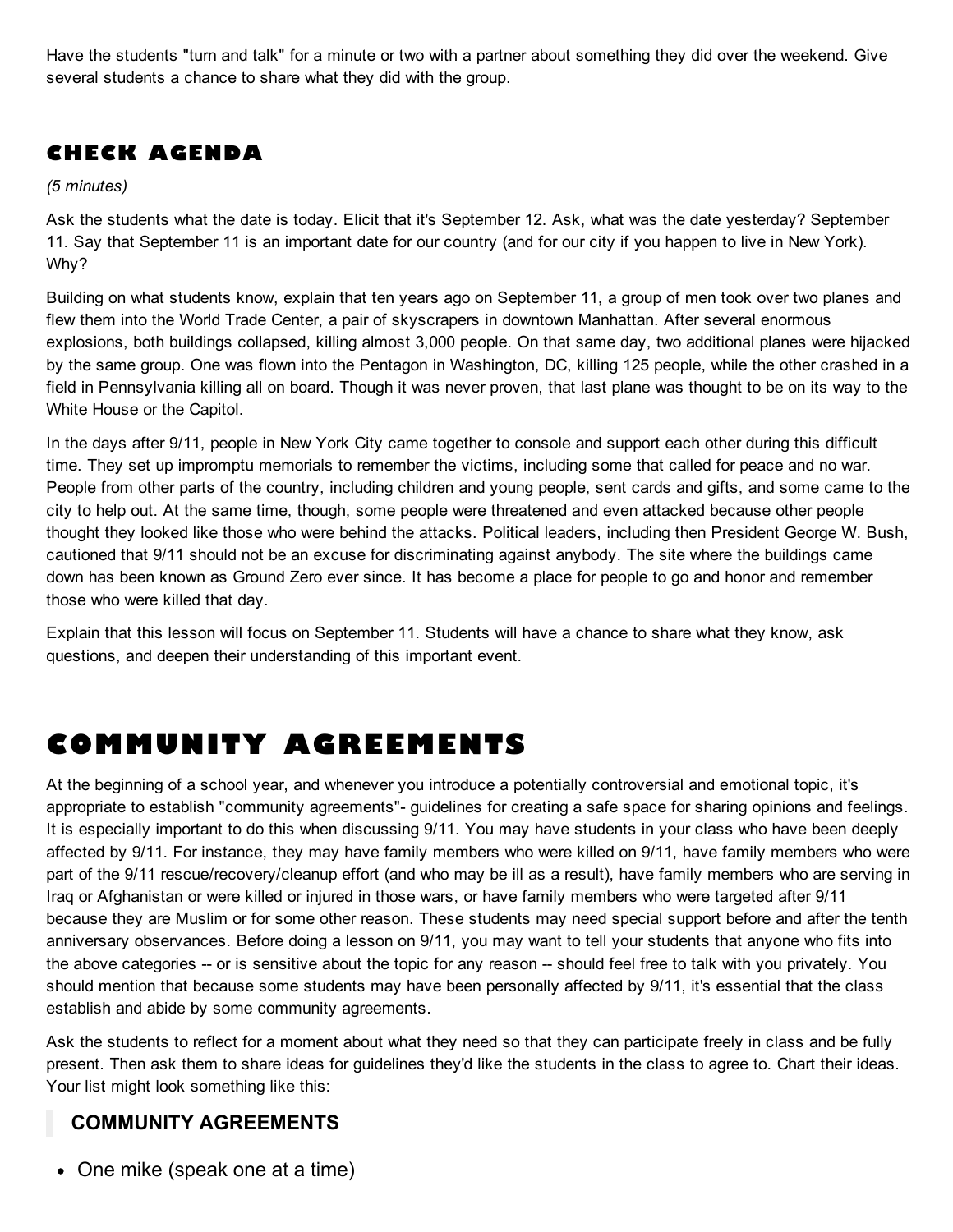- No put-downs, verbal or nonverbal
- Listen respectfully
- Agree to disagree
- Speak from your own experience; avoid sweeping generalizations about groups of people
- Use I-statements, not you-statements

Once you've completed your list, take each item in turn and ask the students to raise their hands if they're willing to agree to it. If some students balk at any of the proposed agreements, discuss it and try to come to agreement. Post the agreements and remind students of them each time you meet. You can add additional agreements as needed throughout the year.

## REMEMBERING SEPTEMBER 11

#### *(10 minutes)*

Show the class a photo from a newspaper or a short video clip depicting some aspect of the remembrance ceremonies that took place over the weekend. Explain or elicit that yesterday, the tenth anniversary of the attacks, there were special ceremonies to remember those who died and honor those who did what they could to help. Did any of the students attend a ceremony or watch one on television? Did any hear adults talking about September 11 or have conversations with their parents about it?

Give students who had some form of September 11 experience over the weekend a chance to describe it.

# CREATING A WEB OF SEPTEMBER 11

#### *(15 minutes)*

To get more information about what students know about September 11, write September 11 in the middle of a piece of chart paper and ask students to free associate, sharing any words, thoughts, images that come to mind when they think of September 11. There are no wrong answers. As they share their free associations, chart them, eventually drawing lines from "September 11" in the middle to the students' associations, forming a web, as illustrated below: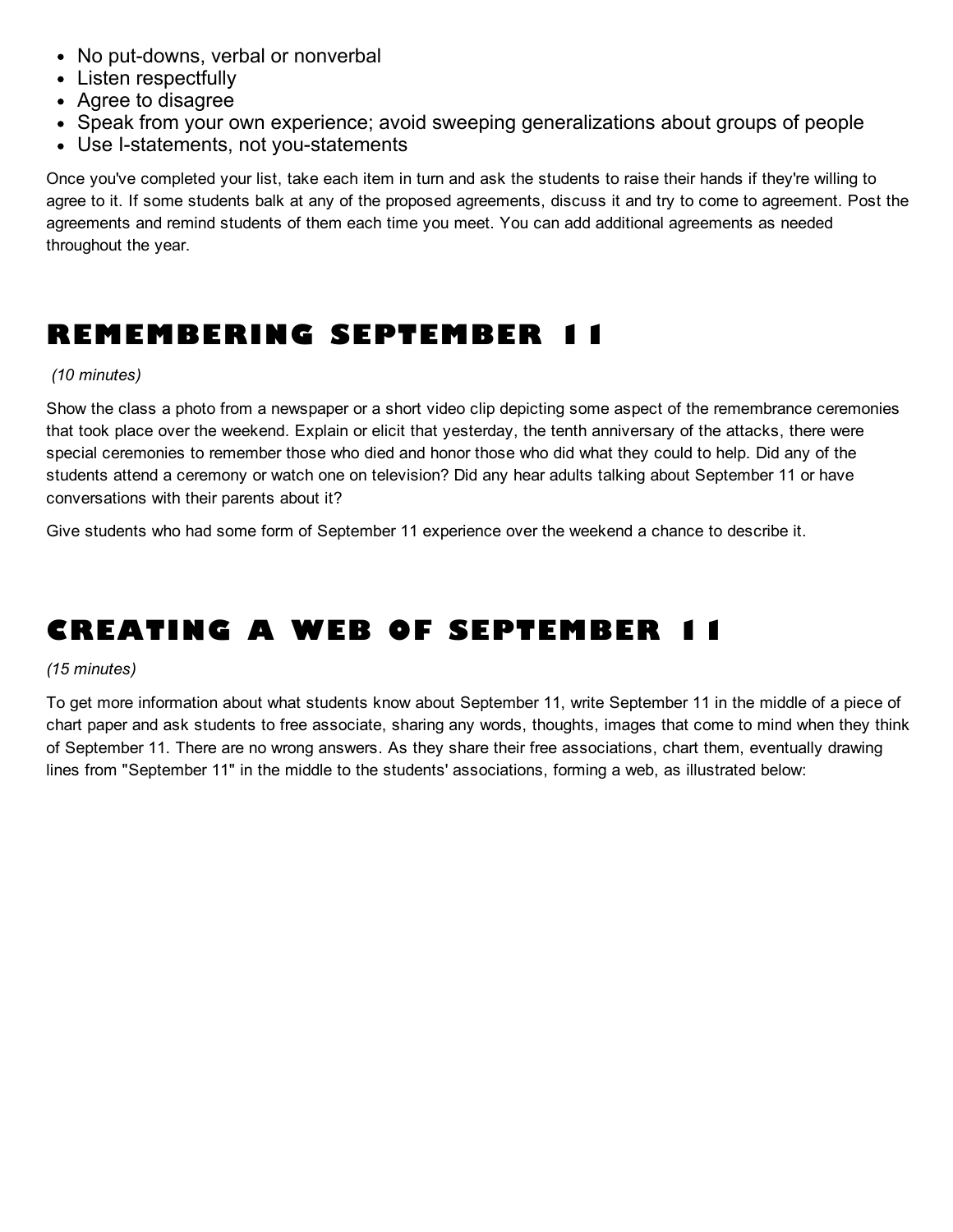

Encourage students to share words that name feelings they associate with 9/11. Continue as long as interest remains high. When you come to a stopping place, ask students to pause for a moment and look at the web. Ask, what do you want to say about it? What are your observations, comments, thoughts?

At this point, if students have shared some associations you don't understand or want to know more about, ask the class or the person who shared the association to say more. Your aim is to provide a safe place for students to share their current understandings, so accept what students have to say at this point. After clarifying any of the students' associations that need more explanation, gently correct in a matter-of-fact way any factual misinformation that the web activity has revealed, e.g. "Just so you know, Afghanistan is not in Africa. Let's find it on the world map."

Ask the students if, in thinking about September 11, feelings have come up that they would like to share. Listen while students share their feelings.

Then ask if anyone has a question. Is there something they don't understand or would like to know more about? Chart their questions and, where possible, provide answers to relatively simple questions of fact.

For more complicated questions, you might follow up by bringing in newspapers or print-outs from the internet. You might also guide students in using the web to research their 9/11 questions. Students could work in small groups to get information about particular questions the class is interested in and then report their findings to the class. You could do these activities either in subsequent lessons with the whole class or as special projects for students who are interested in September 11th.

### EVALUATION AND CLOSING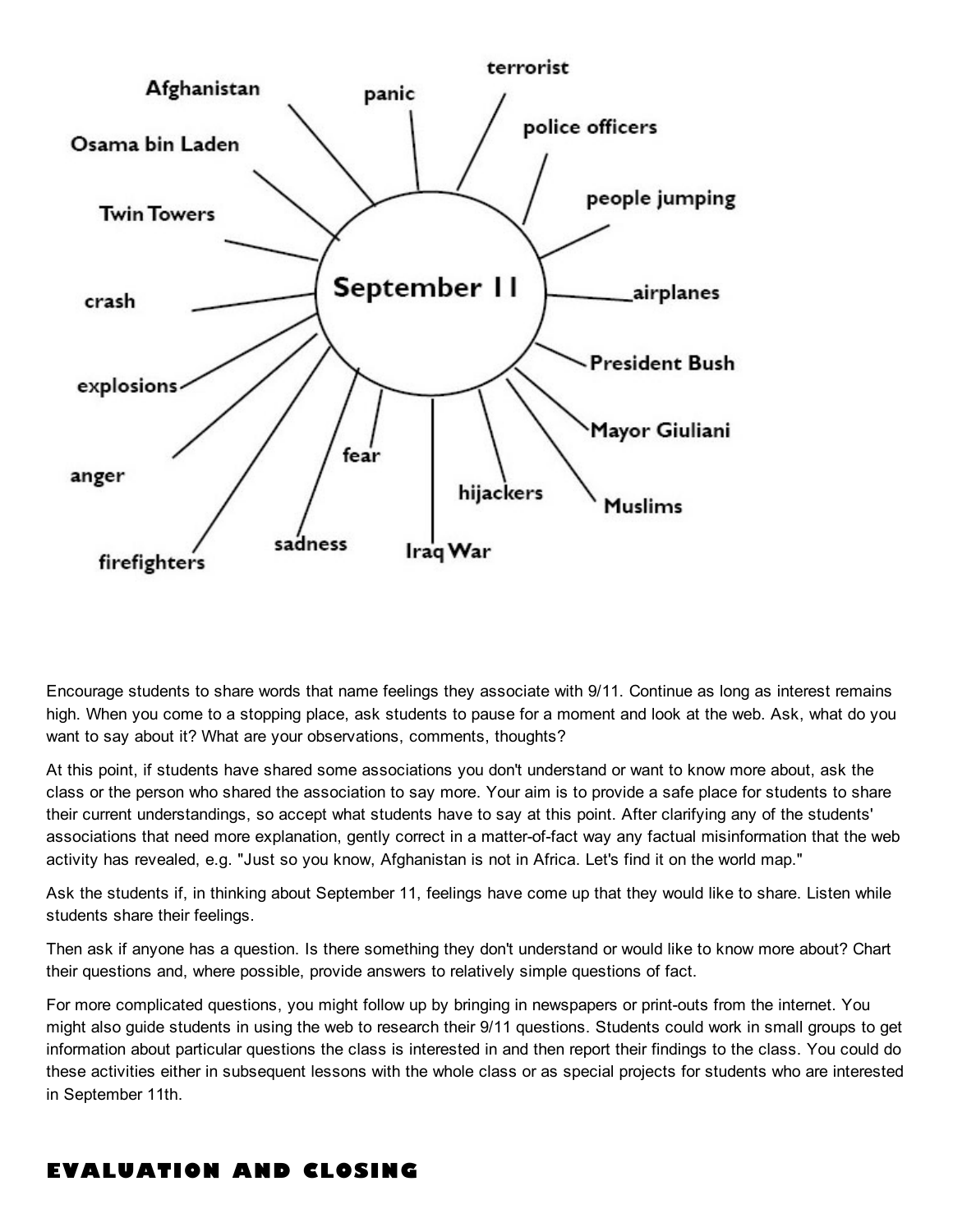Ask students to turn and talk with a partner about one thing they are taking away from today's lesson. Give a couple of students the opportunity to share what they learned with the group.

Lead the students in a round of applause to celebrate their hard work on a challenging topic.

# ADDITIONAL ACTIVITIES

## THINK DIFFERENTLY

This is an activity you can use throughout the year to encourage students to share their opinions on a variety of topics and listen respectfully to each other's points of view. Students love it, and it sharpens their thinking. It uses controversy to increase engagement with learning.

Remind the children that in our classroom we want to respect each other's needs and opinions. Ask, what is an opinion? Elicit that it's a strong belief that people have, sometimes based on fact and sometimes not.

Designate one corner of the room for "strongly agree," the opposite corner for "strongly disagree," and the middle for "not sure." Make signs if necessary. Tell the children you'll say a statement. They are to go to the appropriate place according to whether they agree with the statement, disagree, or aren't sure. Try to think of statements on which children will have a range of opinions. Once the children have taken their places, ask for volunteers from each location to explain their opinion. Remind them of the rules for talking and listening: no interrupting, no put-downs, pay good attention when someone is speaking. Encourage some dialogue among children with differing opinions. If children change their minds in the course of the discussion, they can change places. If the dialogue gets heated, remind them of the rules and ask them to paraphrase what the other person has said before making their point. Here are some suggested statements you might use to introduce students to the process:

- Vanilla ice cream is the best.
- Spring is the best season of the year.
- Basketball is the best sport.

Once the students have practiced "Think Differently" with these simple issues, you can introduce statements on more important matters, e.g. "The main cause of the American Civil War was slavery" or "Plants make their own food using sunlight" or "Invading Afghanistan was the right thing to do after 9/11."

## CHILDREN'S BOOKS ON 9/11

If your students are interested in September 11, you may want to extend their learning by reading them a book. Here are some we recommend:

September 12: We Knew Everything Would Be Alright by Masterson [Elementary](http://www.amazon.com/September-12th-Everything-Would-Right/dp/043944246X) Students [23].Tangerine Press, 2002. With words and pictures by 1st grade students at H. Byron Masterson Elementary School in Kennett, Missouri, this reassuring book tells all the ways kids knew their world was safe after 9/11. This book is out-of-print but used copies are available from Amazon.

There's a Big [Beautiful](http://www.amazon.com/Theres-Big-Beautiful-World-There/dp/0142401846/ref=sr_1_1?s=books&ie=UTF8&qid=1314108868&sr=1-1) World Out There [24] by Nancy Carlson, Puffin Books, 2002. This book, written in response to September 11, doesn't mention September 11 but describes many typical fears children experience. It's a good book for opening up a conversation with children about things they may be afraid of. The message is that although we all have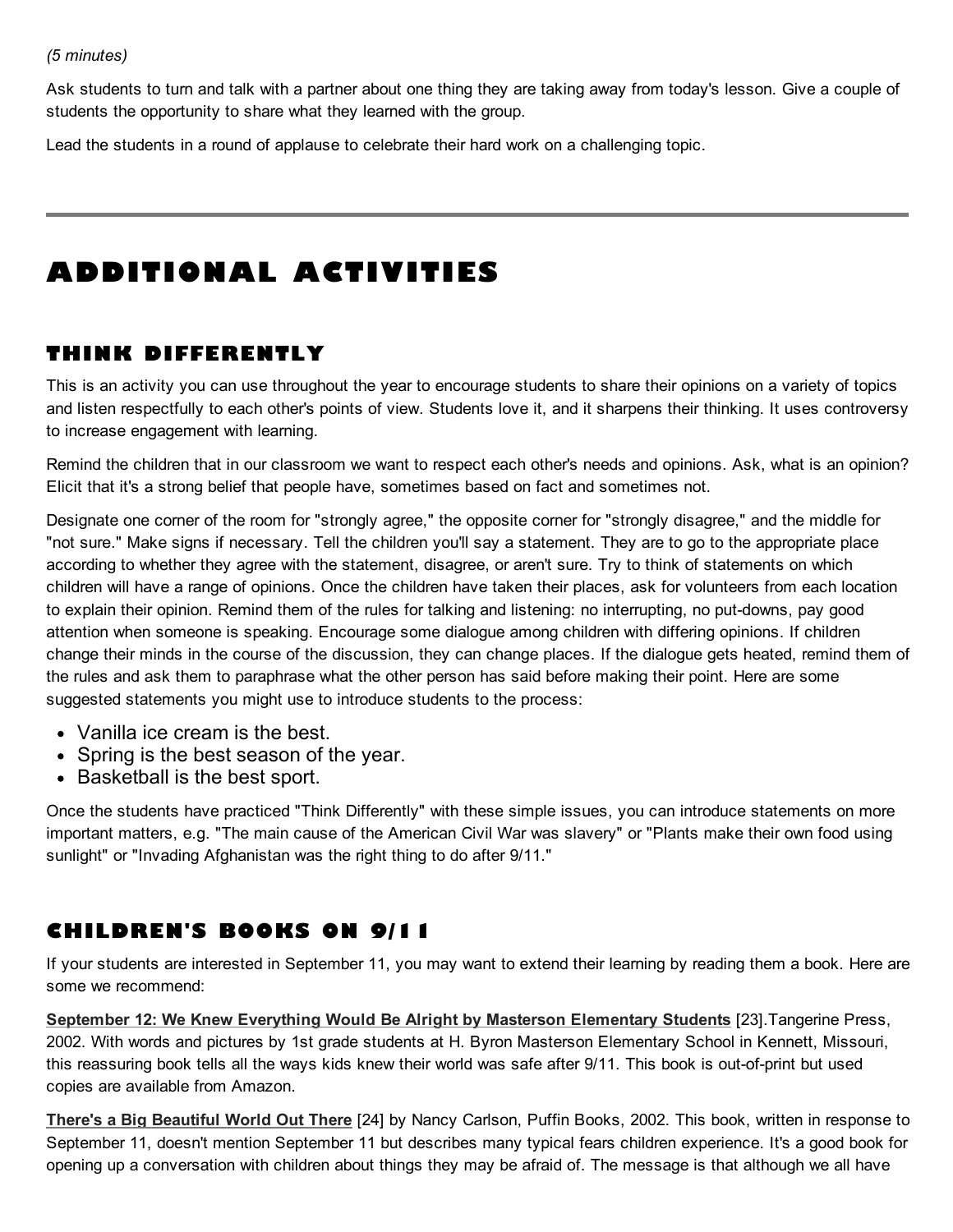fears, we mustn't hide under the covers because "there's a big beautiful world out there" we don't want to miss.

The Man Who Walked [Between](http://www.amazon.com/Man-Who-Walked-Between-Towers/dp/031236878X/ref=sr_1_1?s=books&ie=UTF8&qid=1314108914&sr=1-1) the Towers [21] by Mordicai Gerstein, Roaring Brook Press, 2003. This book tells the story of Philippe Petit, the aerialist who walked between the Twin Towers on a tightrope. It ends by saying that the Twin Towers are no more.

Fireboat: The Heroic [Adventures](http://www.amazon.com/FIREBOAT-Heroic-Adventures-Harvey-Globe-Horn/dp/0399239537) of the John J. Harvey [22] by Maira Kalman, GP Putnam's Sons, 2002. This book tells the exciting story of how a New York City fireboat, originally slated to be retired and scrapped, plays a crucial role in putting out fires after the September 11 disaster. Many schools, especially in New York City, will have a copy of this book in their libraries because many copies were donated to schools in the wake of September 11 ten years ago. This is our favorite children's book about September 11.

### OPTIONAL LESSON USING FIREBOAT

Below is a summary of the Fireboat story and suggested discussion questions and classroom activities.

SUMMARY: A lot happened in 1931. The Empire State Building and the George Washington Bridge went up. Babe Ruth hit his 611th home run. The candy bar Snickers appeared in stores. And "on a sunny fresh day, the John J. Harvey fireboat was launched." It was the "largest, fastest and shiniest" of the twelve fireboats in New York City. For 63 years the boat helped save lives, but by the mid-1990s, "the city no longer needed so many fireboats," and she was junked, "waiting to be sold for scrap." Then a group of friends decided to buy the boat and restore her. Although the book doesn't say it, the John J. Harvey served, and still serves, as a floating museum. Then on September 11, 2001, as flames engulfed a portion of lower Manhattan after the attacks on the World Trade Center, the volunteers who ran the Harvey called the fire department and offered their help. Because the "water pipes were broken…and the fire trucks could not pump water," for four days and nights the Harvey and New York's two other fireboats pumped water to fight the fires caused by the attack. The Harvey received an award for "coming out of retirement to provide invaluable aid in New York City's hour of need."

COMMENT: The theme to emphasize here is the community of people who rescued the Harvey when it was considered useless, and the way that they responded to the needs of the larger New York City community in a time of distress. The story also emphasizes that everyone can choose to make a difference in some way. We can talk about all the people who help make our community a good place to live: firefighters, police officers, teachers, school crossing guards, construction workers, medical personnel, cooks, sanitation workers, parents, children, etc. We can look at the ways we can make a difference in our community.

READ ALOUD: Show the front of the book. What kind of boat do the students think is on the cover? What do they think the book might be about? What are some clues?

Read the story through, perhaps pausing only to explain unfamiliar words, such as barnacles.

BOOK TALK: After you read the story, engage the students in discussion using the following questions:

1. What interested you about the book? What do you want to say about it?

2. What is the book about? What are the book's themes?

3. What do you think is the main thing the author is trying to say through the book? What's the main point?

4. Bob Lenney worked on the Harvey for 25 years. How do you think he felt when it was about to be scrapped? How do you think he felt after it was rescued?

5. All the owners had the same idea - to help out. Who are some of the other people who helped out that day? Encourage students to think of other types of people in addition to the ones named in the book, and to think about the ways that people helped. For instance, many children collected money or sent cards to firefighters and police officers. Many store owners gave water to people. Children may remember specific incidents from among their own family and friends.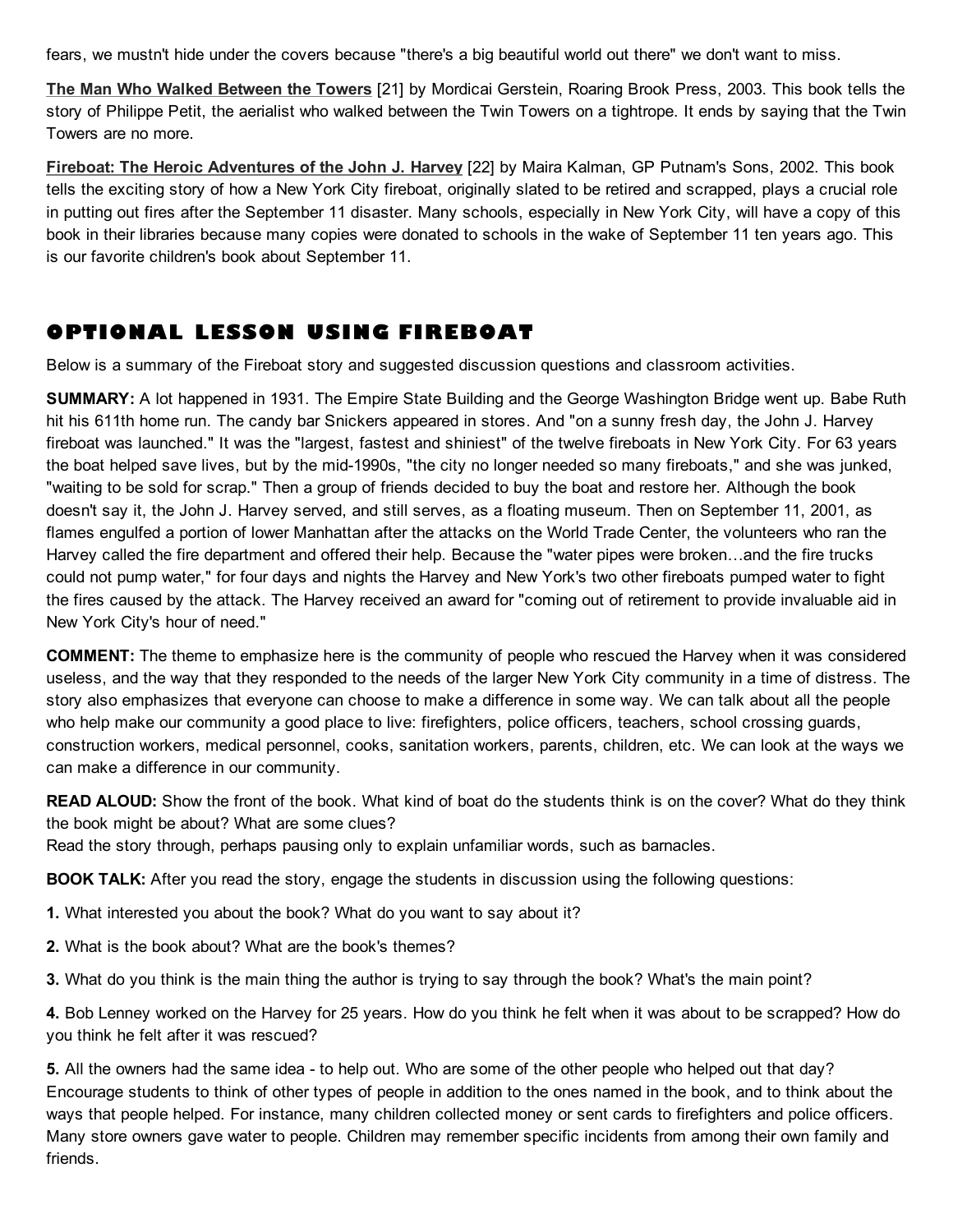6. Have you ever done something with a group of friends? What was it? List the activity on the board. It can be anything from playing a game together to building a city from blocks.

7. Who are some of the everyday heroes in our community? Name the people who make our life better in the community.

8. What are some things we would like to do to make our community better? List them on the board. What are some things we could do right now?

#### ACTIVITIES TO DEEPEN UNDERSTANDING OF THE BOOK:

- If you could get your friends together to buy a boat, what would it look like? Draw a picture. Put your friends on the boat. Write a caption or adventure story about your boat. Every ship has a name. Give your ship a name and draw a flag for it.
- Fireboat brings to mind the story of "Little Toot," the courageous New York tugboat. GetLittle Toot from the library and read it to your students. Compare the two stories. How are the stories similar? Different?
- Take a trip on the Staten Island Ferry and ask the students to notice the different kinds of boats in the harbor and the variety of work that goes on there. Students could do research about boats - and especially about tugboats and fireboats and the work they do.

# CLASSROOM ACTIVITIES FOR MIDDLE SCHOOL

Lesson 1 is designed to take place before the weekend in which September 11 occurs this year (2011). Lesson 2 is designed to take place early in the week after September 11.



#### **Objectives**

Students will:

- share knowledge, experiences, feelings, and questions about September 11
- correct misinformation and increase their understanding
- prepare a questionnaire they can use for interviewing a parent or another adult about 9/11
- practice their interviewing and note-taking skills by interviewing their teacher

#### Materials needed

- Agenda posted on chart paper
- Chart paper and markers

### GATHERING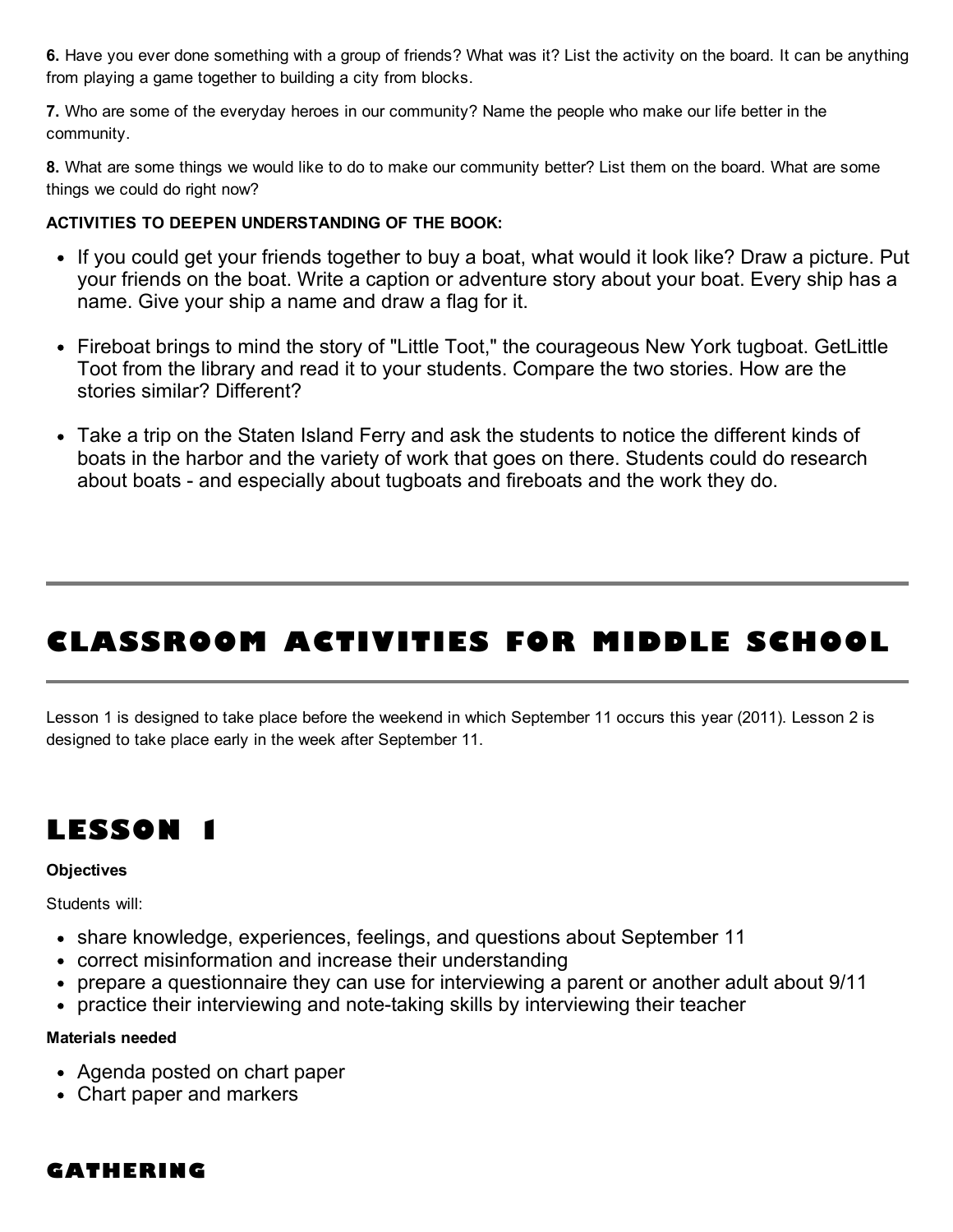#### *(5 minutes)*

Ask students to talk with a partner about something new and good in their lives. After a minute or two, give several students a chance to share their "new and good" with the group.

### CHECK AGENDA

#### *(5 minutes)*

Ask if the students know what important anniversary is coming up this weekend. Some of them will probably be aware that it's the tenth anniversary of September 11. Lead the class in a brief review of what happened on September 11, 2001, eliciting as much of the story from the students as possible.

An overview of the basic facts is provided below. Use your judgment about how much of this overview it makes sense to share with your students at this point:

A group of men hijacked two planes and flew them into the World Trade Center, a pair of skyscrapers in downtown Manhattan (New York City). After several enormous explosions, both buildings collapsed, killing almost 3,000 people. On that same day, two additional planes were hijacked by members of the same group. One was flown into the Pentagon in Washington, DC, killing 125 people, while the other crashed in a field in Pennsylvania killing all on board. Though it was never proven, that last plane was thought to be on its way to the White House or the Capitol.

People throughout the United States were shocked by these attacks on American soil. They came together, asking how this could have happened and what it meant. In New York City people consoled and supported each other. They set up impromptu memorials to remember the victims, including some that called for peace and no war. People from other parts of the country, including children and young people, sent cards and gifts, and some came to the city to help out.

It was a difficult time for Muslims and Arab-Americans, because the men who carried out the attacks were Arabs and Muslims (most of them citizens of Saudi Arabia) who said they were waging a holy war against the United States. As a result, some people took out their anger on Muslims and Arab-Americans who had nothing to do with the attacks: some children were teased or harassed in school; some Muslims and Arab-Americans were threatened; in Texas three Muslims were killed. Political leaders, including then President George W. Bush, cautioned that 9/11 should not be an excuse for discriminating against anybody.

The site where the Twin Towers came down has been known as Ground Zero ever since. It has become a place for people to go and honor and remember those who were killed that day.

The September 11th attacks changed the course of history. They led to other events that affect our lives today. Airport security has been tightened. Congress passed laws aimed at preventing further acts of terrorism, which critics say have infringed on our civil liberties. And as a result of 9/11 the United States initiated two wars - in Afghanistan and Iraq - in which hundreds of thousands have died.

Explain that today's class and another class next week will focus on September 11. Students will have a chance to share what they know, ask questions, and deepen their understanding of this important event.

## COMMUNITY AGREEMENTS

#### *(5 minutes)*

At the beginning of a school year, and whenever you introduce a potentially controversial and emotional topic, it's appropriate to establish "community agreements" - guidelines for creating a safe space for sharing opinions and feelings. It is especially important to do this when discussing 9/11. You may have students in your class who have been deeply affected by 9/11. For instance, they may have family members who were killed on 9/11, have family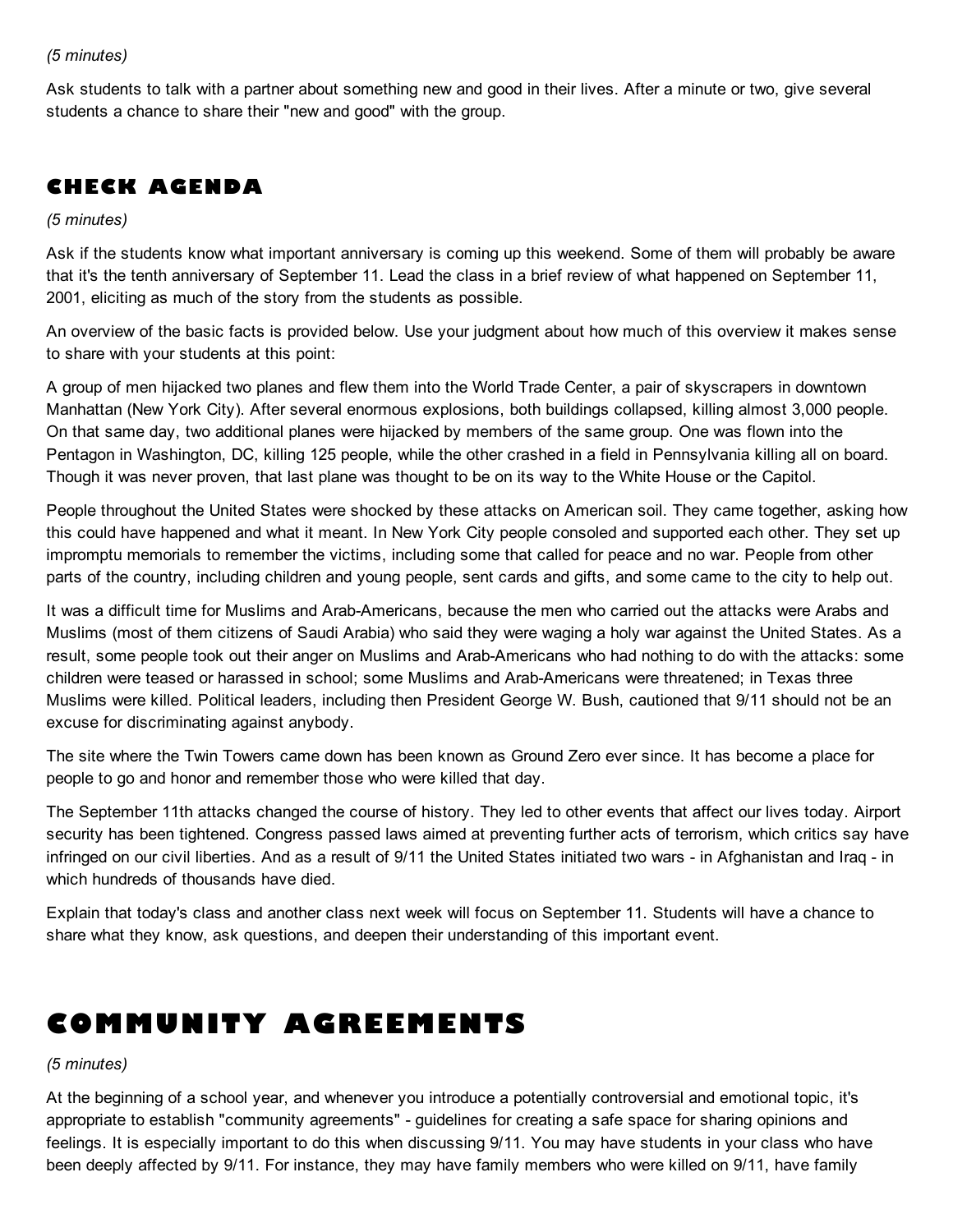members who were part of the 9/11 rescue/recovery/cleanup effort (and who may be ill as a result), have family members who are serving in Iraq or Afghanistan or were killed or injured in those wars, or have family members who were targeted after 9/11 because they are Muslim or for some other reason. These students may need special support before and after the tenth anniversary observances. Before doing a lesson on 9/11, you may want to tell your students that anyone who fits into the above categories - or is sensitive about the topic for any reason - should feel free to talk with you privately. You should mention that because some students may have been personally affected by 9/11, it's essential that the class establish and abide by some community agreements.

Ask the students to reflect for a moment about what they need so that they can participate freely in class and be fully present. Then ask them to share ideas for guidelines they'd like the students in the class to agree to. Chart their ideas. Your list might look something like this:

### COMMUNITY AGREEMENTS

- One mike (speak one at a time)
- No put-downs, verbal or nonverbal
- Listen respectfully
- Agree to disagree
- Speak from your own experience; avoid sweeping generalizations about groups of people
- Use I-statements, not you-statements

Once you've completed your list, take each item in turn and ask the students to raise their hands if they're willing to agree to it. If some students balk at any of the proposed agreements, discuss it and try to come to agreement. Post the agreements and remind students of them each time you meet. You can add additional agreements as needed throughout the year.

## WEB: SEPTEMBER 11

To give students a chance to share what they know about September 11, write September 11 in the middle of a piece of chart paper and ask students to free associate, sharing any words, thoughts, images that come to mind when they think of September 11. There are no wrong answers. As they share their free associations, chart them, eventually drawing lines from "September 11" in the middle to students' associations, forming a web, as illustrated below: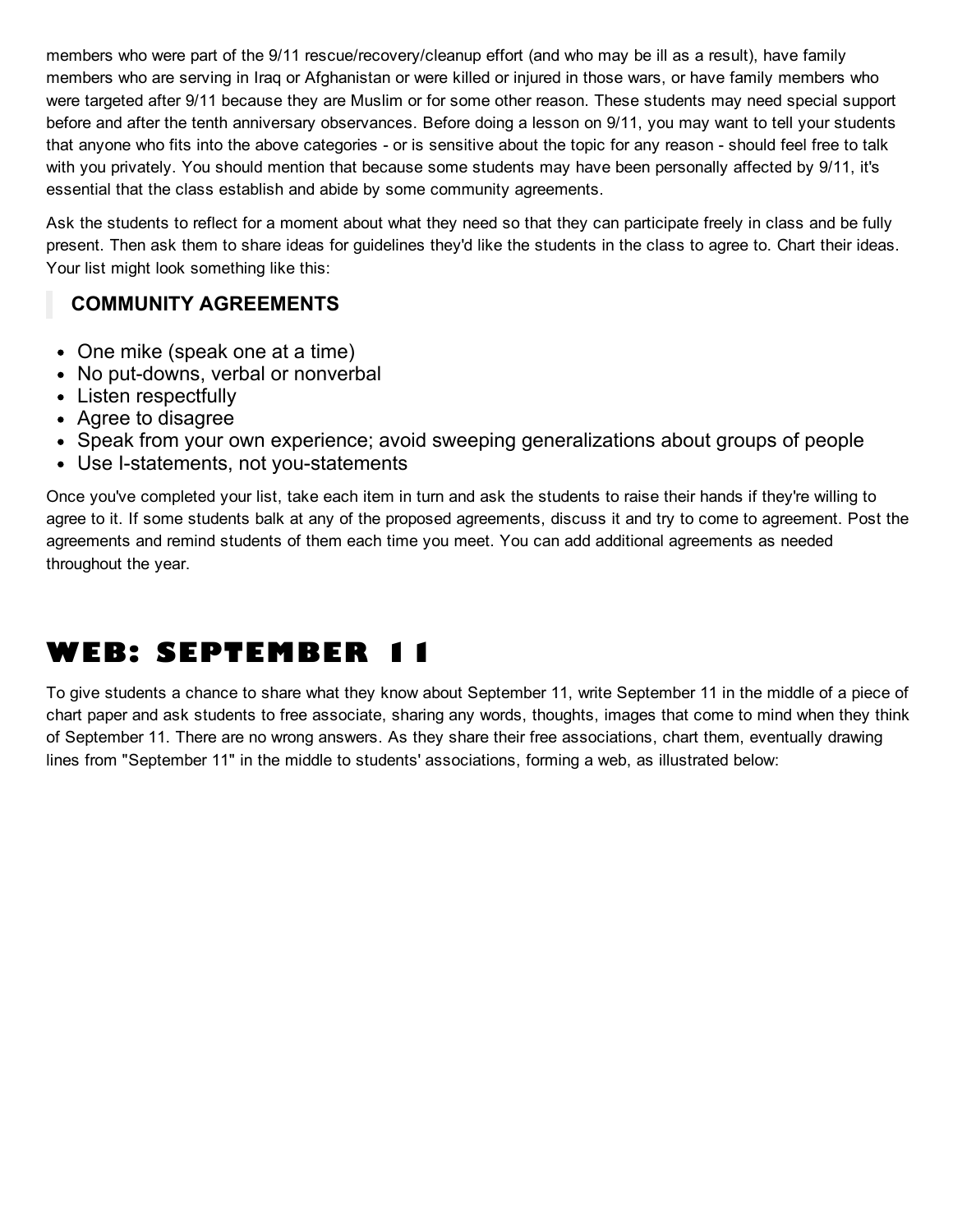

Continue for a few minutes, as long as interest remains high. When you come to a stopping point, correct any misinformation students have shared through their associations, e.g. "Just so you know, Afghanistan is not in Africa. Let's find it on the world map." Ask, Do any of you have questions about September 11th? Is there something you'd like to know more about?

# COLLECTING 9/11 STORIES: DEVELOPING A **QUESTIONNAIRE**

#### *(15 minutes)*

Explain that from time to time a major event occurs that makes a big impression on all those who live through it. 9/11 was one of those events. Most adults are likely to remember where they were when they got the news, what they did, how they felt.

The students' homework assignment is to interview an adult (a parent or other adult) to get their 9/11 story. Reporters (for newspapers, TV, and the Internet) interview people all the time to get information. The students are going to act like reporters and see what they can learn. They have several days to do this assignment. They'll have a chance to share the results of their interviews in class during the week after the 9/11 tenth anniversary ceremonies (on Sunday, September 11, 2011).

To prepare for the interviews, lead the students in developing a questionnaire of six or so questions. Remind them of the distinction between open-ended questions and questions that can be answered with a simple yes or no. Explain that the best interview questions are open-ended ones because they provide more information. Chart the questions you and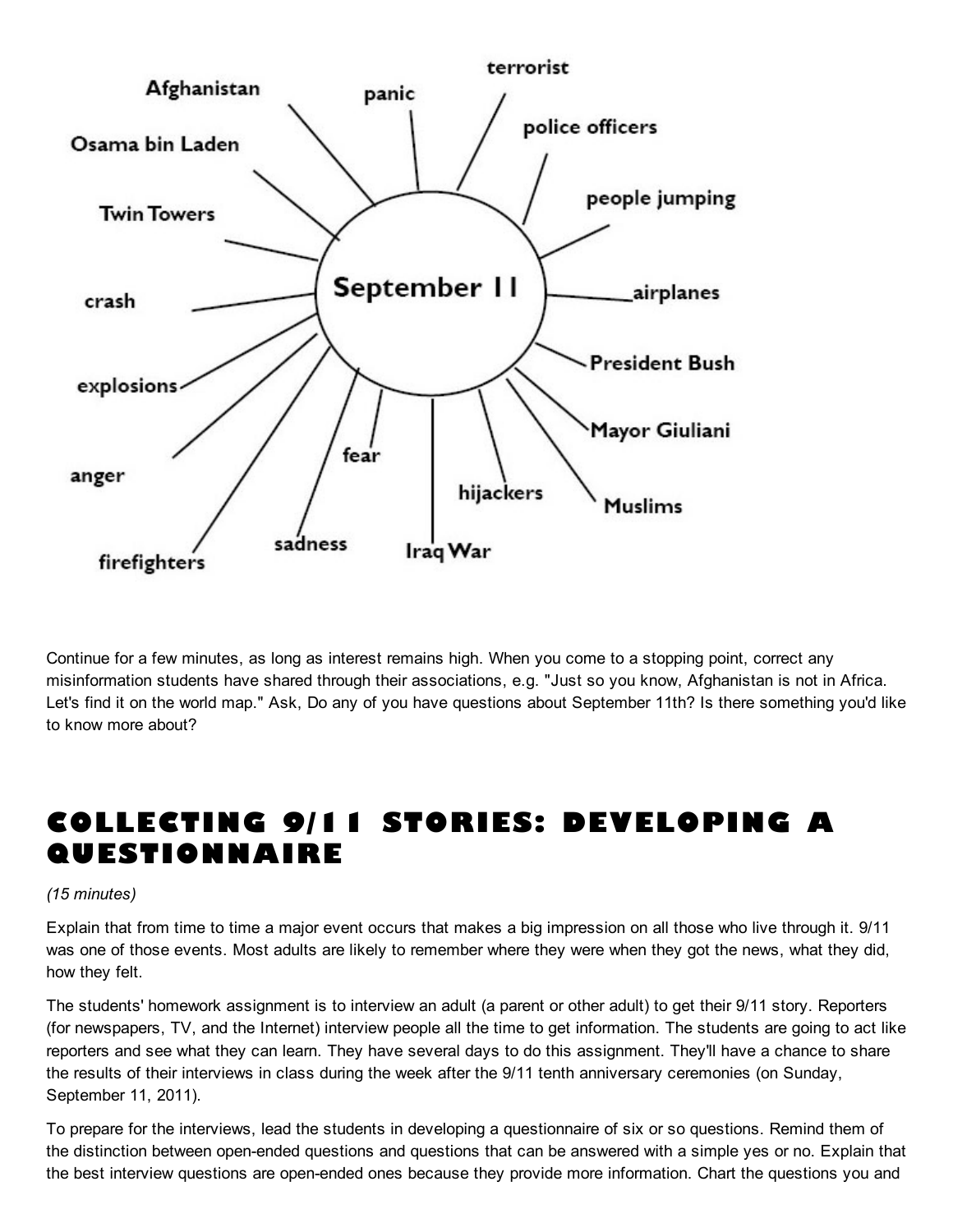the students come up with. A typical set of questions for the questionnaire might be

- Ten years ago on September 11, how did you learn about the attacks?
- What were you doing at the time and what were your first reactions?
- What was the rest of that day like for you?
- What feelings did you have?
- What are the images that have stayed in your mind from that day?
- Ten years later what do you want to say about September 11?

Tell the students that after the interview, they should be sure to thank the person for their time.

Once you've agreed on the questions, choose one of the students to interview you using the questionnaire, and share your own September 11 story. Ask the rest of the students to listen carefully and jot down notes of the interview. When the interview is over, ask students to summarize what they heard. They can refer to their notes if they want to.

Finally, give students time to copy down the questions, leaving space between each question for notes. Or you may prefer to type up the questions to create an interview form, make copies, and hand it out to your students the next day.

## EVALUATION AND CLOSING

*(5 minutes)*

Ask students to talk in pairs about one thing they're taking away from the lesson today. Give a couple of students a chance to share what they learned with the class.

Tell the students that on Sunday, the tenth anniversary of September 11, there will be ceremonies to remember that day. Encourage them to watch these ceremonies on TV or the Internet or read about them in the newspaper.

## LESSON 2

#### **Objectives**

Students will:

- share the 9/11 stories they got from the interviews with a parent or another adult
- practice their presentation skills

#### Materials Needed

- The agenda on chart paper
- The chart of "Community Agreements" from Lesson 1

### GATHERING

#### *(5 minutes)*

Ask students to talk in pairs about something they did over the weekend. If any experienced September 11th tenth anniversary ceremonies, encourage them to talk about what they saw and heard. Give a couple of students a chance to share one of their weekend activities with the class.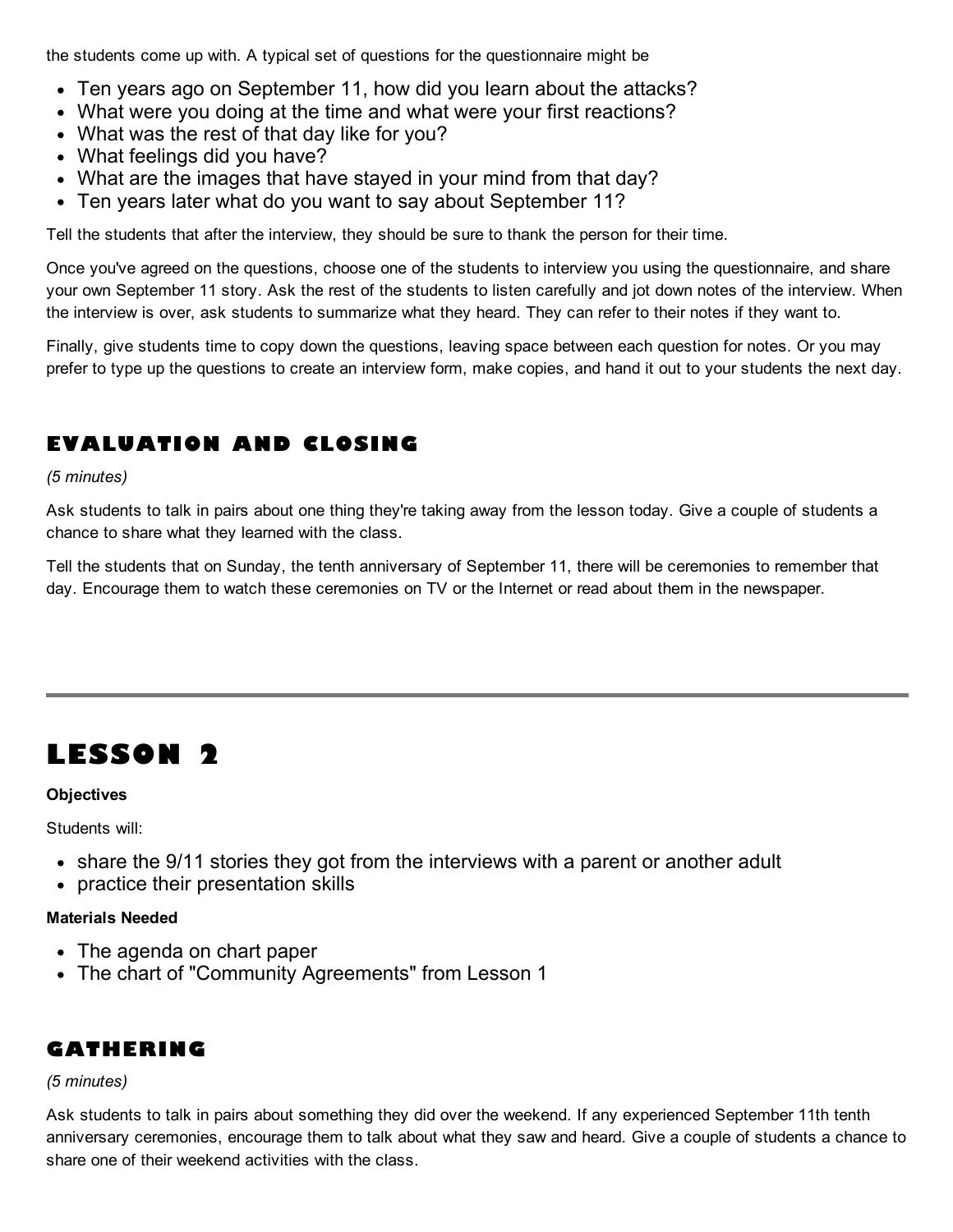## CHECK AGENDA AND REVIEW COMMUNITY AGREEMENTS

*(5 minutes)*

Explain that today they'll share with their classmates the 9/11 stories they got by interviewing adults. Review the community agreements you made in Lesson 1, referring to the chart.

# SHARING 9/11 STORIES

#### *(30 minutes)*

1) Have students meet in groups of four (10 minutes). Ask students in each group to refer to their notes as they take turns sharing with each other the 9/11 stories they got from the interviews. Each group should choose one of the stories to share with the whole class.

2) Reconvene the class for group reports (10 minutes). One student from each small group shares an adult's 9/11 story with the class. Lead the class in applause after each student presents.

3) Facilitate a class discussion (10 minutes)

Here are some questions to guide the discussion:

- What do you want to say about the stories?
- How was it to interview an adult?
- What did you learn about September 11th by doing this?

### EVALUATION AND CLOSING

Ask students to talk in pairs about one thing they want to remember from these two lessons about September 11 even if they forget everything else. Give a couple of students a chance to share with the class.

# ADDITIONAL ACTIVITIES

### CREATING A BOOK OF 9/11 STORIES

Work with your students to turn their interview notes into drafts and then finished pieces. Gather the finished pieces into a book with illustrations by students.

### THINK DIFFERENTLY

This is an activity you can use throughout the year to encourage students to share their opinions on a variety of topics and listen respectfully to each other's points of view. Students love it, and it sharpens their thinking. It uses controversy to increase engagement with learning.

Remind the students that in our classroom we want to respect each other's needs and opinions. Ask, what is an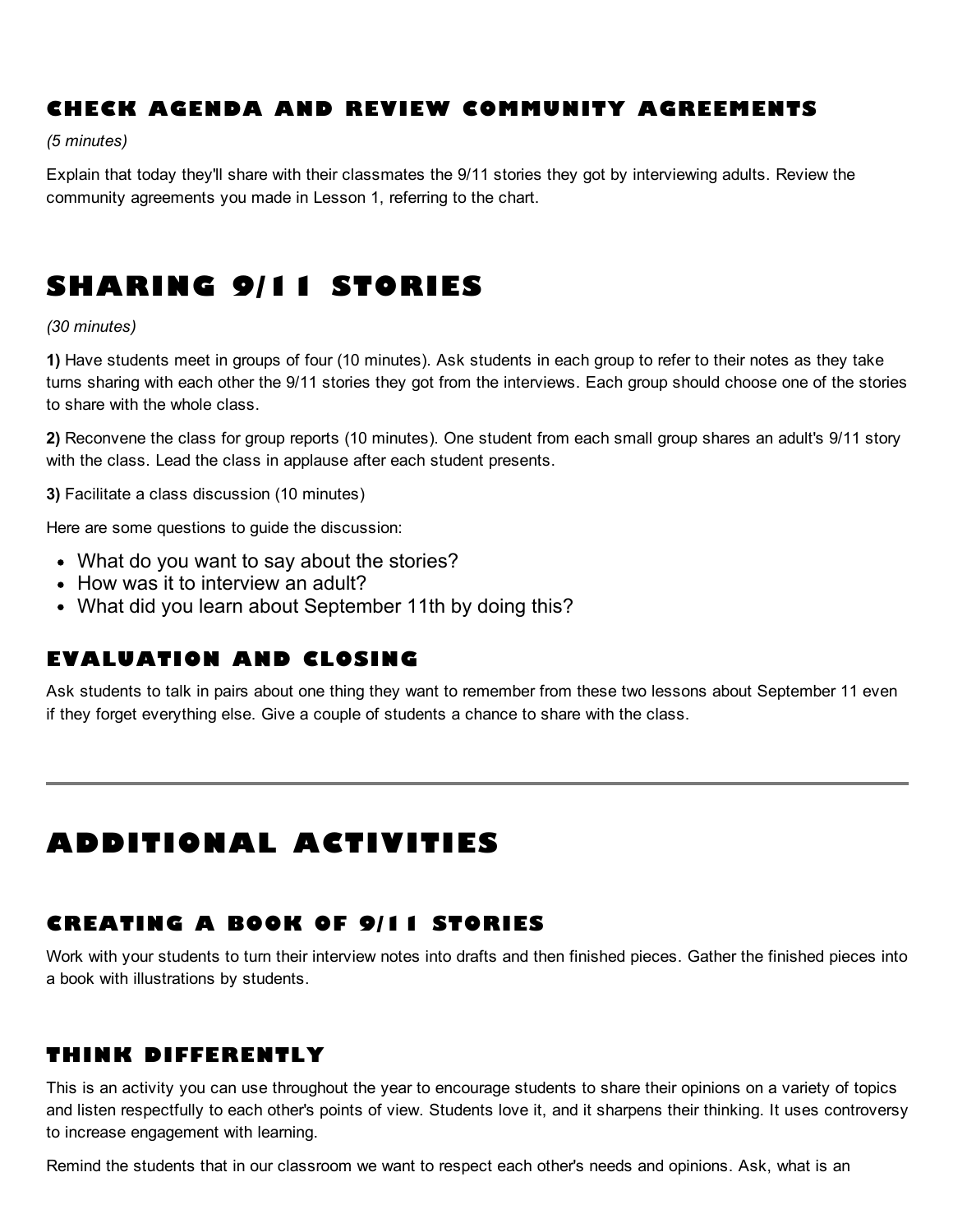opinion? Elicit that it's a strong belief that people have, sometimes based on fact and sometimes not.

Designate one corner of the room for "strongly agree," the opposite corner for "strongly disagree," and the middle for "not sure." Make signs if necessary. Tell the students that you'll say a statement. They are to go to the appropriate place according to whether they agree with the statement, disagree, or aren't sure. Try to think of statements on which students will have a range of opinions. Once the students have taken their places, ask for volunteers from each location to explain their opinion. Remind them of the rules for talking and listening: no interrupting, no put-downs, pay good attention when someone is speaking. Encourage some dialogue among students with differing opinions. If students change their minds in the course of the discussion, they can change places. If the dialogue gets heated, remind them of the rules and ask them to paraphrase what the other person has said before making their point. Here are some suggested statements you might use to introduce students to the process:

- Vanilla ice cream is the best.
- Spring is the best season of the year.
- Basketball is the best sport.

Once the students have practiced "Think Differently" with these simple issues, you can introduce statements on more important matters, e.g. "The main cause of the American Civil War was slavery" or "Plants make their own food using sunlight" or "Invading Afghanistan was the right thing to do after 9/11."

### FIREBOAT

Middle school students enjoy being read to. Consider reading the book Fireboat: The Heroic [Adventures](http://www.amazon.com/FIREBOAT-Heroic-Adventures-Harvey-Globe-Horn/dp/0399239537) of the John J. Harvey [22] by Maira Kalman to your students. The book (available in many school libraries and from Amazon) tells the dramatic story of the fireboat that served New York City after the 9/11 attacks. For a summary of the story and a discussion and activity guide, see the lesson for Grades 3-5 above.

# CLASSROOM ACTIVITIES FOR HIGH SCHOOL

Lesson 1 is designed to take place before the weekend in which September 11 occurs this year. Lesson 2 is designed to take place early in the week after September 11.

# LESSON 1

#### **Objectives**

Students will:

- share knowledge, experiences, feelings, and questions about September 11
- correct misinformation and increase their understanding

#### Materials Needed

- Agenda posted on chart paper
- Chart paper and markers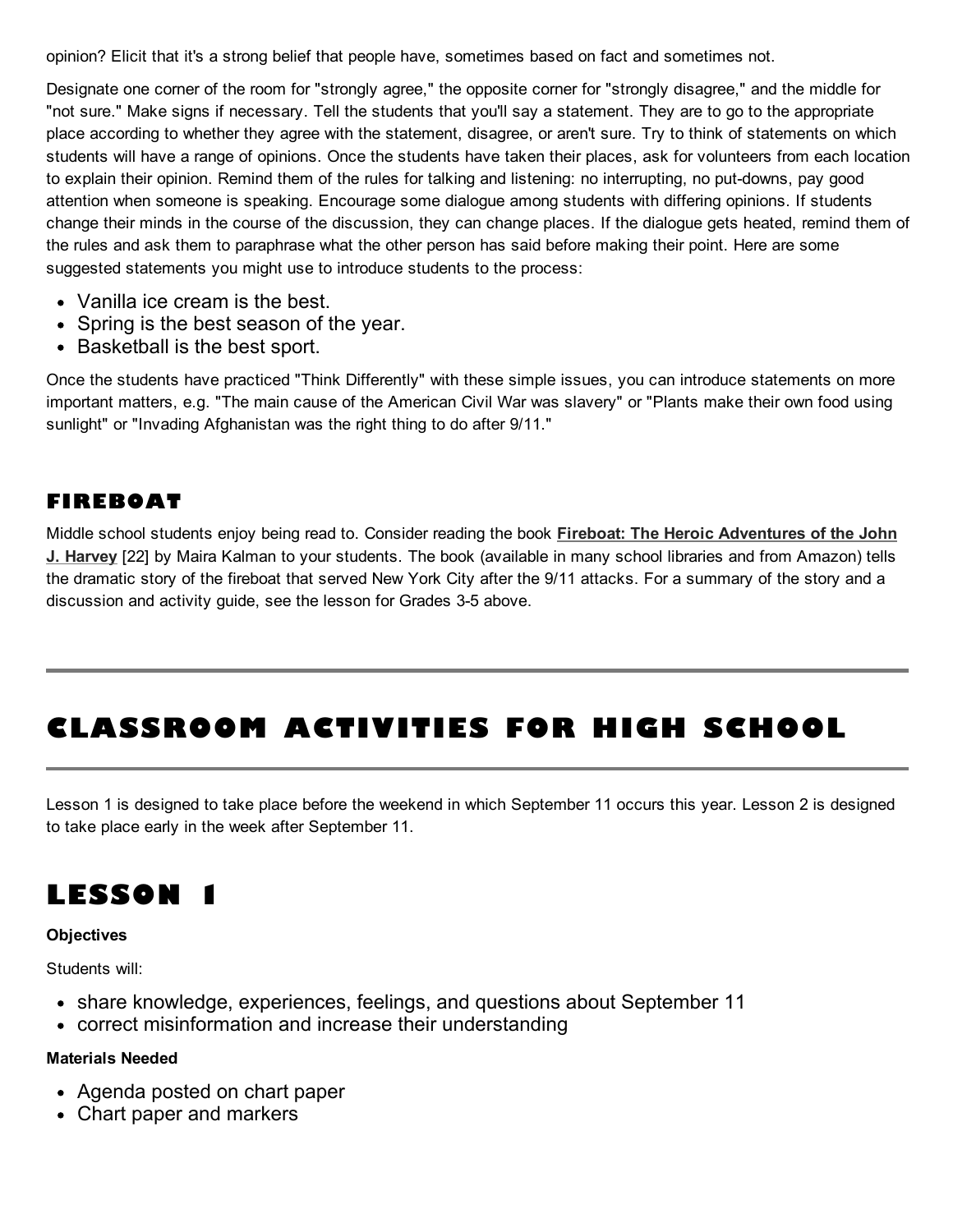## GATHERING

*(5 minutes)*

Ask students to talk with a partner about something new and good in their lives. After a minute or two, give several students a chance to share their "new and good" with the group.

## CHECK AGENDA

#### *(10 minutes)*

Ask if the students know what important anniversary is coming up this weekend. Some of them will probably be aware that it's the tenth anniversary of September 11. Lead the class in a brief review of what happened on September 11, 2001, eliciting as much of the story from the students as possible.

#### Here's an overview of the basic facts:

A group of men hijacked two planes and flew them into the World Trade Center, a pair of skyscrapers in downtown Manhattan (New York City). After several enormous explosions, both buildings collapsed, killing almost 3,000 people. On that same day, two additional planes were hijacked by members of the same group. One was flown into the Pentagon in Washington, DC, killing 125 people, while the other crashed in a field in Pennsylvania killing all on board. Though it was never proven, that last plane was thought to be on its way to the White House or the Capitol.

People throughout the United States were shocked by these attacks on American soil. They came together, asking how this could have happened and what it meant. In New York City people consoled and supported each other. They set up impromptu memorials to remember the victims, including some that called for peace and no war. People from other parts of the country, including children and young people, sent cards and gifts, and some came to the city to help out. It was a difficult time for Muslims and Arab-Americans, because the men who carried out the attacks were Arabs and Muslims (most of them citizens of Saudi Arabia) who said they were waging a holy war against the United States. As a result, some Americans took out their anger on Muslims and Arab-Americans who had had nothing to do with the attacks. Some children were teased or harassed in school; Muslims and Arab-Americans were threatened; in Texas three Muslims were killed. Political leaders, including then President George W. Bush, cautioned that 9/11 should not be an excuse for discriminating against anybody.

The site where the Twin Towers came down has been known as Ground Zero ever since. It has become a place for people to go and honor and remember those who were killed that day.

The September 11th attacks changed the course of history. They led to other events that affect our lives today. Airport security has been tightened. Congress passed laws aimed at preventing further acts of terrorism, which critics say have infringed on our civil liberties. And as a result of 9/11 the United States initiated two wars - in Afghanistan and Iraq - in which hundreds of thousands have died.

Explain that today's class and one that will follow next week will focus on September 11. Students will have a chance to share what they know, ask questions, and deepen their understanding of this important event.

### COMMUNITY AGREEMENTS

*(5 minutes)*

At the beginning of a school year, and whenever you introduce a potentially controversial and emotional topic, it's appropriate to establish "community agreements"- guidelines for creating a safe space for sharing opinions and feelings. It is especially important to do this when discussing 9/11. You may have students in your class who have been deeply affected by 9/11. For instance, they may have family members who were killed on 9/11, have family members who were part of the 9/11 rescue/recovery/cleanup effort (and who may be ill as a result), have family members who are serving in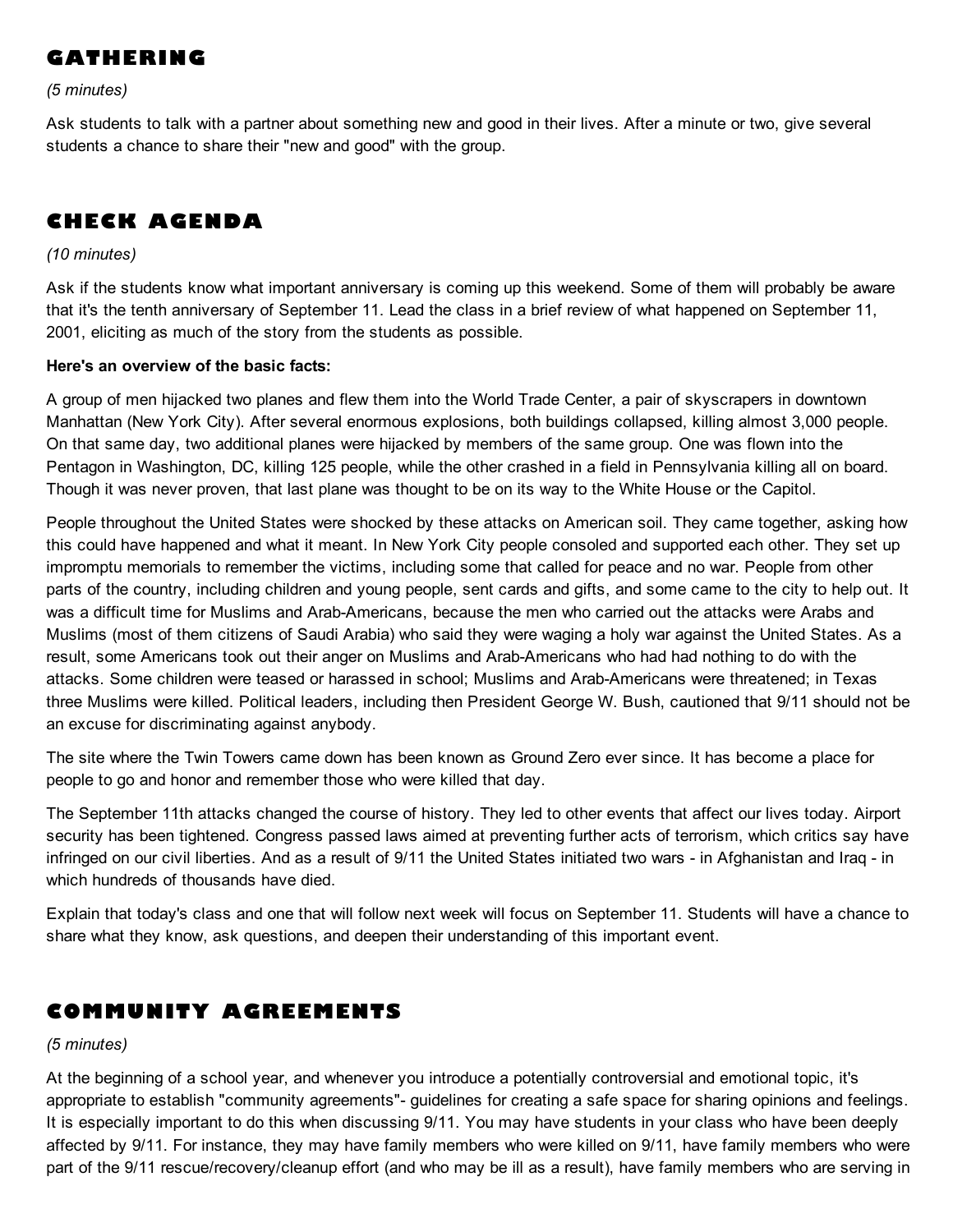Iraq or Afghanistan or were killed or injured in those wars, or have family members who were targeted after 9/11 because they are Muslim or for some other reason. These students may need special support before and after the tenth anniversary observances. Before doing a lesson on 9/11, you may want to tell your students that anyone who fits into the above categories - or is sensitive about the topic for any reason - should feel free to talk with you privately. You should mention that because some students may have been personally affected by 9/11, it's essential that the class establish and abide by some community agreements.

Ask the students to reflect for a moment about what they need so that they can participate freely in class and be fully present. Then ask them to share ideas for guidelines they'd like the students in the class to agree to. Chart their ideas. Your list might look something like this:

### COMMUNITY AGREEMENTS

- One mike (speak one at a time)
- No put-downs, verbal or nonverbal
- Listen respectfully
- Agree to disagree
- Speak from your own experience; avoid sweeping generalizations about groups of people
- Use I-statements, not you-statements

Once you've completed your list, take each item in turn and ask the students to raise their hands if they're willing to agree to it. If some students balk at any of the proposed agreements, discuss it and try to come to an agreement. Post the agreements and remind students of them each time you meet. You can add additional agreements as needed throughout the year.

# WEB: SEPTEMBER 11

#### *(10 minutes)*

To give students a chance to share what they know about September 11, write September 11 in the middle of a piece of chart paper and ask students to free associate, sharing any words, thoughts, images that come to mind when they think of September 11. There are no wrong answers. As they share their free associations, chart them, eventually drawing lines from "September 11" in the middle to students' associations, forming a web, as illustrated below: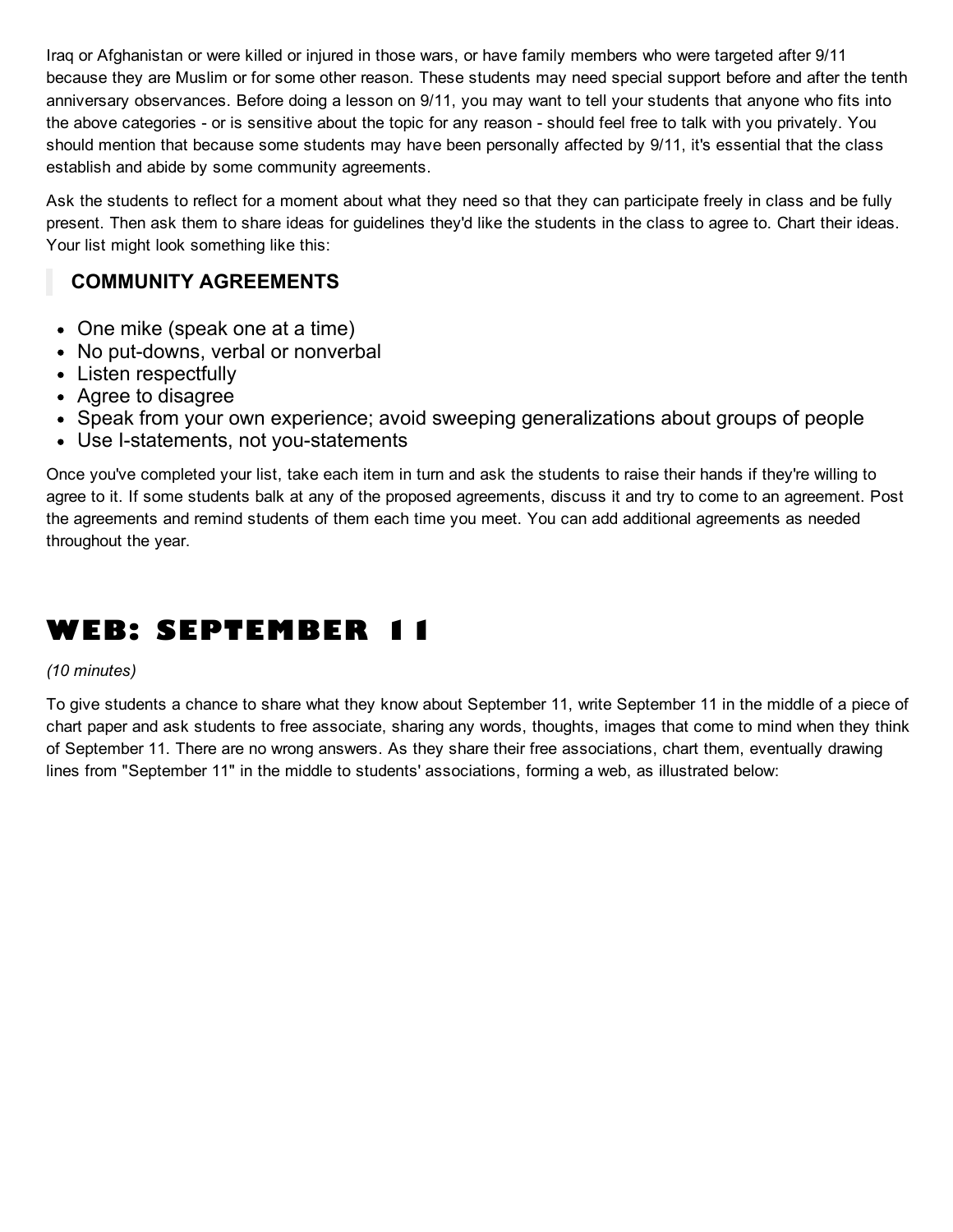

Continue as long as interest remains high. When you come to a stopping place, ask students to look at the web. What do they want to say about it? What are their observations, comments, thoughts?

At this point, if students have shared some associations you don't understand or want to know more about, ask the class or the person who shared the association to say more. Your aim is to provide a safe place for students to share their current understandings, so accept what students have to say at this point.

After clarifying any of the students' associations that need more explanation, correct in a matter-of-fact way any factual misinformation that the web activity has revealed, e.g. "Just so you know, Afghanistan is not in Africa. Let's find it on the world map."

Ask the students if, in thinking about September 11, feelings have come up that they would like to share. Listen while students share their feelings.

## ASKING QUESTIONS

#### *(10 minutes)*

Explain that a good way to deepen one's understanding of a topic is to think of good questions and then try to find the answers. That's what we'll be doing over the next couple of days on the topic of September 11.

Ask the students to talk in pairs for a minute or two and come up with at least one question about 9/11. What would they like to know more about? Ask each pair to share their question. Chart the questions on chart paper.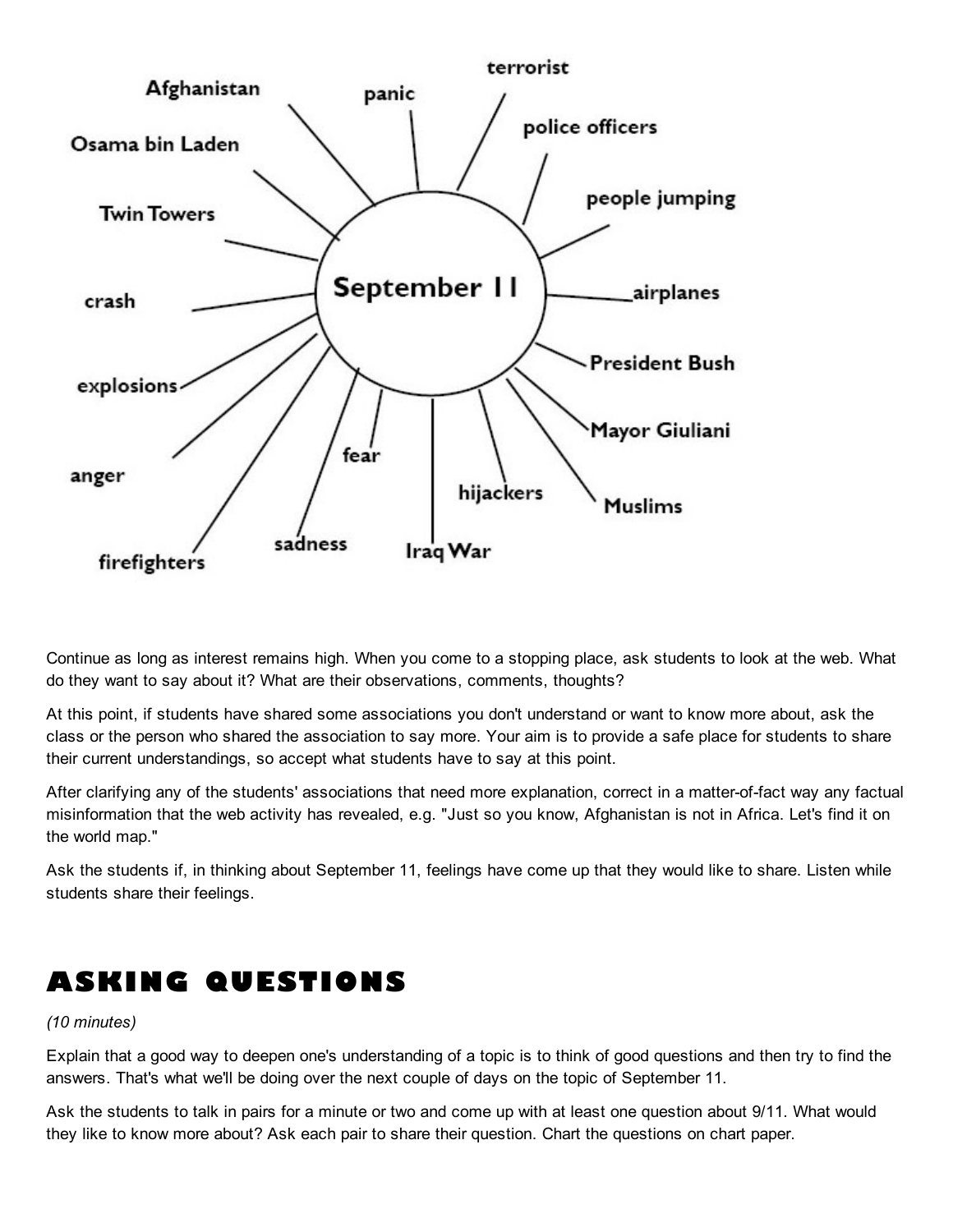### HOMEWORK ASSIGNMENT

#### *(5 minutes)*

Ask what the students think will be happening on Sunday, September 11, 2011. Elicit that there will be ceremonies to remember those who died in the attacks and honor those who did what they could to help during that difficult time.

Explain that their homework is to experience those ceremonies - either by attending in person, watching them on TV or the Internet, watching the news or reading about them in the newspaper. As they experience the ceremonies of remembrance and related news stories, they should keep their question(s) in mind. They are to write a one page response to their experience. First, they should describe what happened as though they were explaining it to someone who hadn't seen it. Second, they should describe what impact it had on them - what thoughts, feelings, and questions came up for them. Next week they'll have a chance to share their responses with their classmates and discuss them.

### EVALUATION AND CLOSING

*(5 minutes)*

Ask students to talk in pairs about one thing they're taking away from the lesson today. Give a couple of students a chance to share what they learned with the class.

## LESSON 2

#### **Objectives**

Students will:

- share their responses to the 9/11 remembrance ceremonies and/or related news coverage
- discuss 9/11 and the meaning it has for their country and themselves

#### Materials Needed

- Agenda posted on chart paper
- Chart of "Community Agreements" from Lesson 1
- Chart paper and markers

### GATHERING

#### *(5 minutes)*

Ask students to talk in pairs for a minute or two about something they did over the weekend that they enjoyed. Give a couple of students a chance to share what they did with the class.

### CHECK AGENDA AND REVIEW COMMUNITY AGREEMENTS

*(5 minutes)*

Explain that today they'll work in small groups to share their responses to 9/11 ceremonies. A class discussion will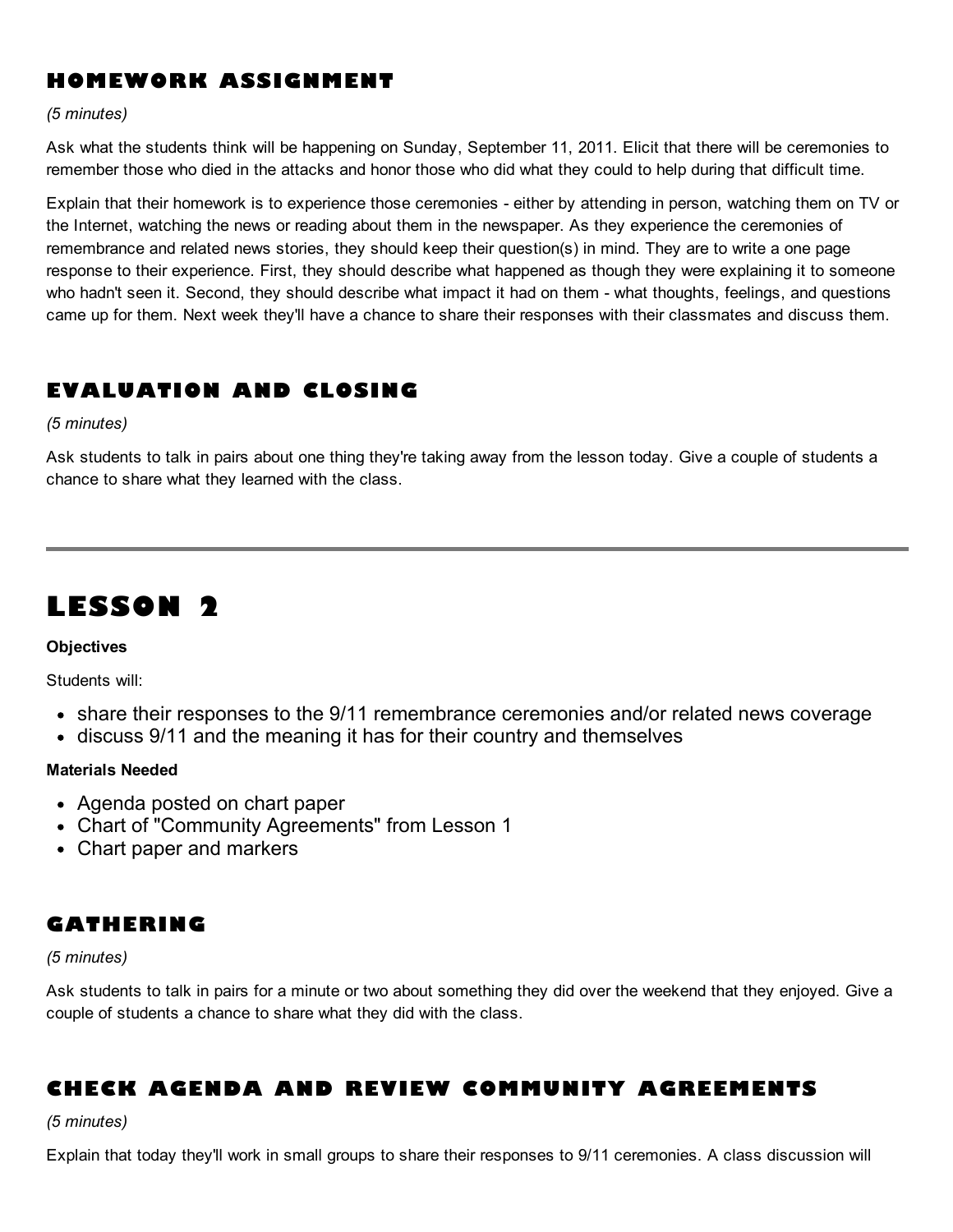follow.

Referring to the chart, review the community agreements established in Lesson 1

# SHARING 9/11 STORIES

*(30 minutes)*

1) Divide the class into groups of four. The students will take turns reading their one-page responses to each other in their small groups. (10 minutes)

2) Facilitate a class discussion (20 minutes). Here are some questions to guide the discussion:

- What do you want to say about the remembrance ceremonies you experienced or learned about?
- What seemed to be the main point of these ceremonies?
- Did anything you saw or heard connect with you personally? Were you moved?
- Was there anything missing from the ceremonies that you would like to have seen?
- Did anything you saw or heard shed light on any of the questions we asked last week?

### EVALUATION AND CLOSING

Ask students to talk in pairs about one thing they want to remember from these two lessons about September 11 even if they forget everything else. Give a couple of students a chance to share with the class.

# ADDITIONAL ACTIVITIES

## 1) A TIME OF GIFTS

Have your students read and discuss *"A Time of [Gifts"](http://www.nytimes.com/2001/09/26/opinion/a-time-of-gifts.html) [25]* by Stephen Jay Gould.

On September 26, 2001, the New York Times published an essay by the renowned zoologist Stephen Jay Gould. Gould, who died of cancer in 2002, was a master essayist. This short essay expresses Gould's view, confirmed by his experiences after September 11, that ". . .every spectacular incident of evil will be balanced by 10,000 acts of kindness, too often unnoted and invisible as the 'ordinary efforts of a vast majority."

"We have a duty, almost a holy responsibility," Gould asserts, "to record and honor the victorious weight of these inscrutable little kindnesses." In the essay, he tells how he joins with countless others to help out after the destruction of the twin towers. A restaurant offers a gift of 12 apple brown bettys ("our best dessert, still warm") and Gould promises to distribute them to the rescue workers. "Twelve apple brown bettys into the breach," he jokes, at first disparaging their significance when compared with the need. But when he sees the reactions of the weary rescue workers to the gift, he realizes that "these trivial symbols in my initial judgment turned into little drops of gold within a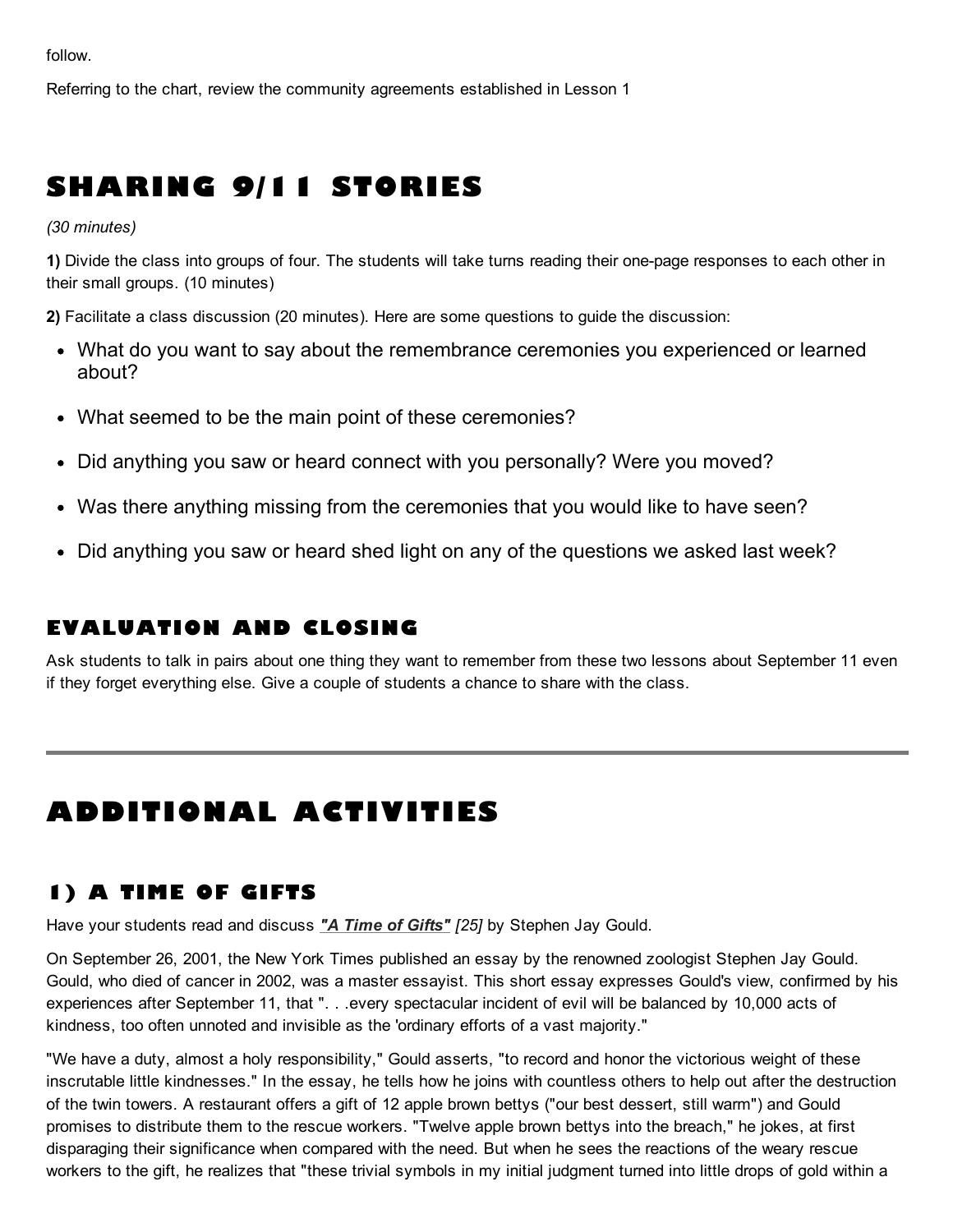rainstorm of similar offerings for the stomach and the soul, from children's postcards to cheers by the roadside."

The main message of the essay: ". . .let those few depraved people finally understand why their vision of inspired fear cannot prevail over ordinary decency."

Note: An "apple brown betty" is an American dessert made with layers of spiced and sweetened apples and buttered bread crumbs. It's similar to a cobbler or bread pudding.

#### Discussion questions:

- What do you want to say about the essay?
- Did any sentences or phrases stand out for you? If so, which ones? Why?
- What does the essay tell us about the mood of the city and what was going on after the September 11 attacks?
- What view of human nature does the essay express?
- Do you agree with Gould's assertion that "every spectacular incident of evil will be balanced by 10,000 acts of kindness"? Why do you agree? If you don't agree, why not?
- In this essay Gould focuses on the ways people came together to help each other in the days and months following the attacks. Now that ten years have passed since 9/11, what does the balance sheet look like? Has that spirit of kindness prevailed? If Gould were alive to write an essay now, would he have such a positive view? If yes, why? If no, why not?
- Gould's essay is widely considered to be an excellent example of the essay form. Why do you think that is? What are the specific qualities that make "A Time of Gifts" a great essay in the view of many people?

## 2) ASKING GOOD QUESTIONS - AND ANSWERING THEM

a) Developing good questions

Explain that if we're going to use questions to guide our efforts to deepen our understanding, we need to be sure that the questions are good ones. (A main purpose of this exercise is to help students understand that questions are instruments of perception, that the nature of a question determines the nature of an answer, that not all questions are equal, that question-asking and analysis are essential ingredients in critical thinking.)

Lead the students in examining the questions they generated in Lesson 1 above:

- Do any contain assumptions? (e.g. the question Why do Muslims hate the US?)
- Which are questions of fact? (e.g. How many people were killed?)
- Which call for opinions? (e.g. Was it right for the US to invade Afghanistan in response to the attacks?)
- Are there words we need to define before we can answer the question? (e.g. How can we combat terrorism?)
- Are some questions impossible to answer and therefore useless for inquiry? (e.g. When will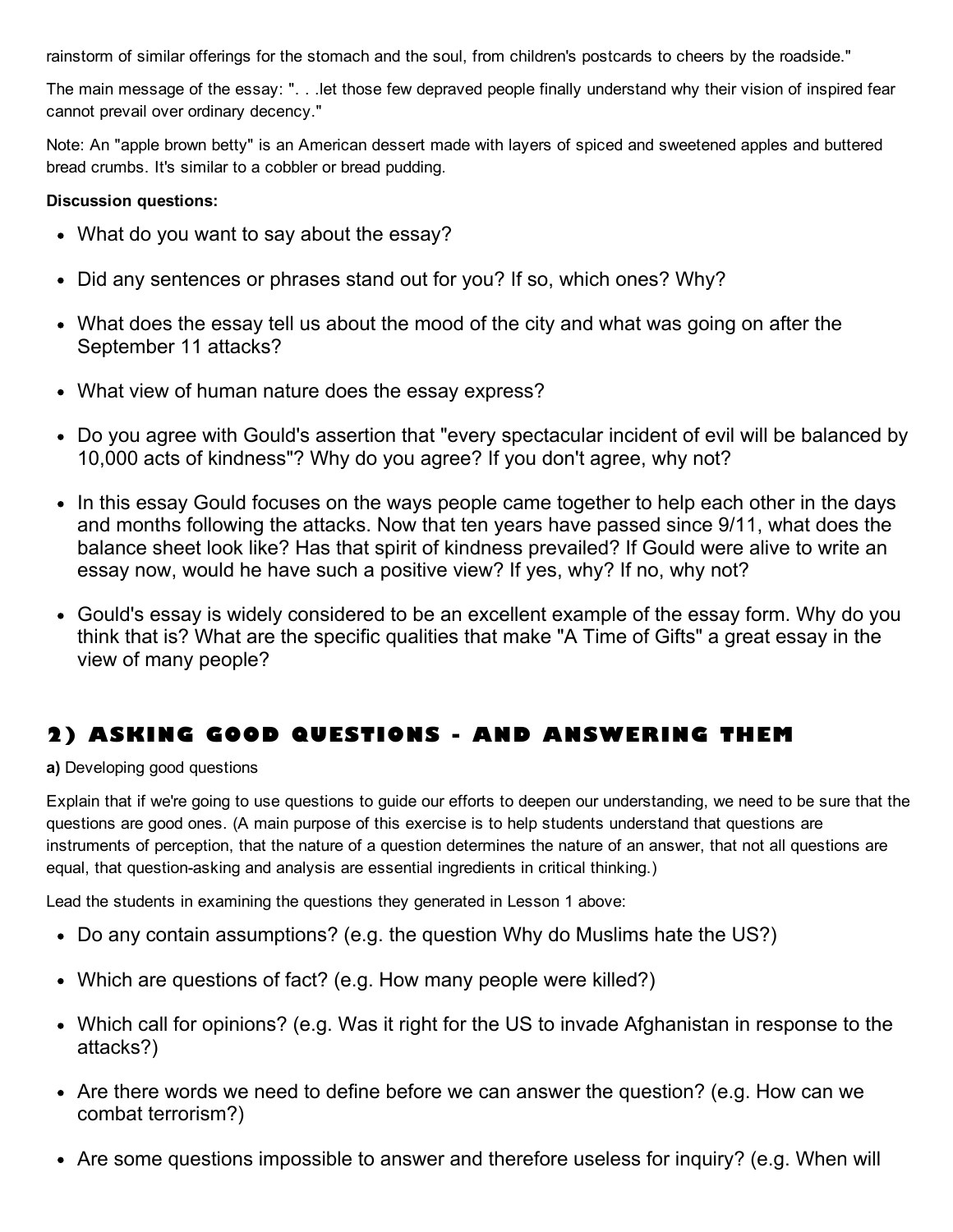### we ever learn to stop fighting each other?)

Work with the class to reword some of the questions as necessary to make them into good instruments for inquiry.

b) Research and reporting

Ask the students to consider: How can we get answers to our questions? Where will the facts come from? Whose opinions will be considered? If an expert's, what qualifies this person? What biases may he or she have? Can we assume that everything we read in a newspaper or find on the Internet is true? What are some ways we can decide if an information source is reliable?

Offer special credit for students who want to research the answers to some of the questions and report on their findings to the class.

## 3) COLLECTING 9/11 STORIES: DEVELOPING A QUESTIONNAIRE

Explain that from time to time a major event occurs that makes a big impression on all those who live through it. 9/11 was one of those events. Most adults are likely to remember where they were when they got the news, what they did, how they felt. This activity involves interviewing adults to elicit their September 11th stories.

Reporters (for newspapers, TV, and the Internet) interview people all the time to get information. The students are going to act like reporters and see what they can learn.

To prepare for the interviews, lead the students in developing a questionnaire of six or so questions. Remind them of the distinction between open-ended questions and questions that can be answered with a simple yes or no. Explain that the best interview questions are open-ended ones because they provide more information. Chart the questions you and the students come up with. A typical set of questions for the questionnaire might be:

- Ten years ago on September 11, how did you learn about the attacks?
- What were you doing at the time and what were your first reactions?
- What was the rest of that day like for you?
- What feelings did you have?
- What are the images that have stayed in your mind from that day?
- Ten years later what do you want to say about September 11?

Tell the students that after the interview, they should be sure to thank the person for their time.

Once you've agreed on the questions, choose one of the students to interview you using the questionnaire, and share your own September 11 story. Ask the rest of the students to listen carefully and jot down notes of the interview. When the interview is over, ask students to summarize what they heard. They can refer to their notes if they want to.

Finally, give students time to copy down the questions, leaving space between each question for notes. Or you may prefer to type up the questions to create an interview form, make copies, and hand it out to your students the next day.

For homework, the students conduct the interviews.

In a subsequent class, they can share the stories with their classmates in small groups, and each group can select one story to present to the class as a whole. Discussion follows. Here are some suggested questions to guide the discussion:

- What do you want to say about the stories?
- How was it to interview an adult?
- What did you learn about September 11th by doing this?

## 4) THINK DIFFERENTLY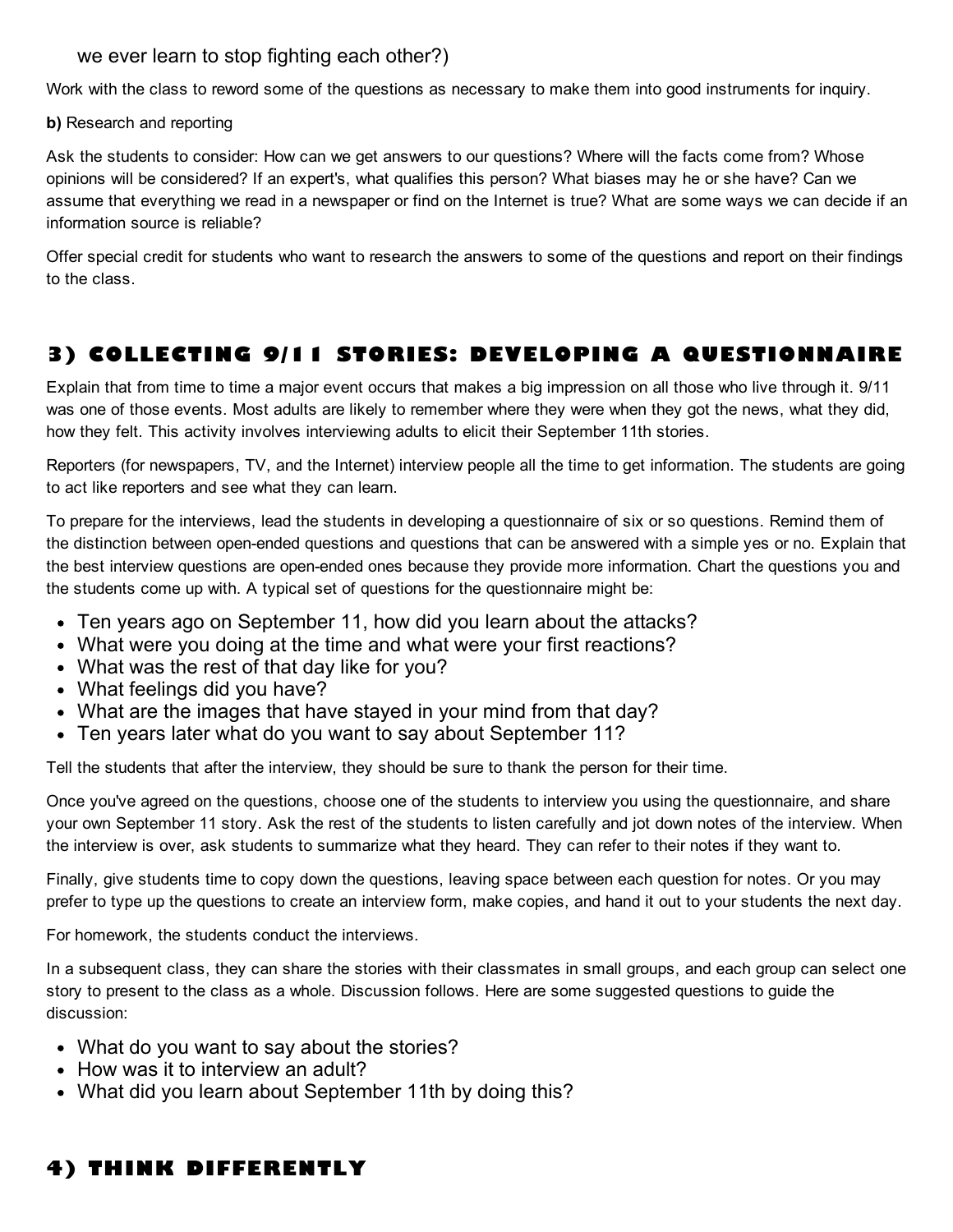This is an activity you can use throughout the year to encourage students to share their opinions on a variety of topics and listen respectfully to each other's points of view. Students love it, and it sharpens their thinking. It uses controversy to increase engagement with learning.

Remind the students that in our classroom we want to respect each other's needs and opinions. Ask, what is an opinion? Elicit that it's a strong belief that people have, sometimes based on fact and sometimes not.

Designate one corner of the room for "strongly agree," the opposite corner for "strongly disagree," and the middle for "not sure." Make signs if necessary. Tell the students that you'll say a statement. They are to go to the appropriate place according to whether they agree with the statement, disagree, or aren't sure. Try to think of statements on which students will have a range of opinions. Once the students have taken their places, ask for volunteers from each location to explain their opinion. Remind them of the rules for talking and listening: no interrupting, no put-downs, pay good attention when someone is speaking. Encourage some dialogue among students with differing opinions. If students change their minds in the course of the discussion, they can change places. If the dialogue gets heated, remind them of the rules and ask them to paraphrase what the other person has said before making their point. Here are some suggested statements you might use to introduce students to the process:

- Vanilla ice cream is the best.
- Spring is the best season of the year.
- Basketball is the best sport.

Once the students have practiced "Think Differently" with these simple issues, you can introduce statements on more important matters, e.g. "The main cause of the American Civil War was slavery" or "Plants make their own food using sunlight" or "Invading Afghanistan was the right thing to do after 9/11."

#### *Please give us feedback and share your experiences with other educators!*

- post comments on our **[Facebook](http://www.facebook.com/pages/Morningside-Center-for-Teaching-Social-Responsibility/197267860293889) page** [15].
- Join our conversation on [Twitter](http://twitter.com/#!/MorningsideCtr) [16].
- email us at [17] mcclure@morningsidecenter.org [18]

### Source URL: [http://www.morningsidecenter.org/teachable-moment/lessons/911](http://www.morningsidecenter.org/teachable-moment/lessons/911-anniversary-teaching-guide) anniversary-teaching-guide

Links:

- [1] http://www.morningsidecenter.org/users/tom-roderick
- [2] http://morningsidecenter.org/teachable-moment/lessons/getting-know-you-classroom-activities-starting-school-year
- [3] http://morningsidecenter.org/teachable-moment/lessons/teaching-controversial-issues
- [4] http://morningsidecenter.org/teachable-moment/lessons/countering-anti-muslim-anti-arab-bias-our-schools

[5] http://morningsidecenter.org/teachable-moment/lessons/oil-saudi-arabia-us-osama-bin-laden-three-lessons-highschool-students

- [6] http://www.teachablemoment.org/high/oil.html
- [7] http://morningsidecenter.org/teachable-moment/lessons/civil-liberties-terrorism
- [8] http://morningsidecenter.org/teachable-moment/lessons/investigating-terrorism-3-lessons

[9] http://www.morningsidecenter.org/teachable-moment/lessons/teaching-critical-thinking-believing-game-doubtinggame

- [10] http://morningsidecenter.org/teachable-moment/lessons/responding-death-osama-bin-laden
- [11] http://www.911memorial.org/lesson-plans
- [12] https://www.tanenbaum.org/prepareny